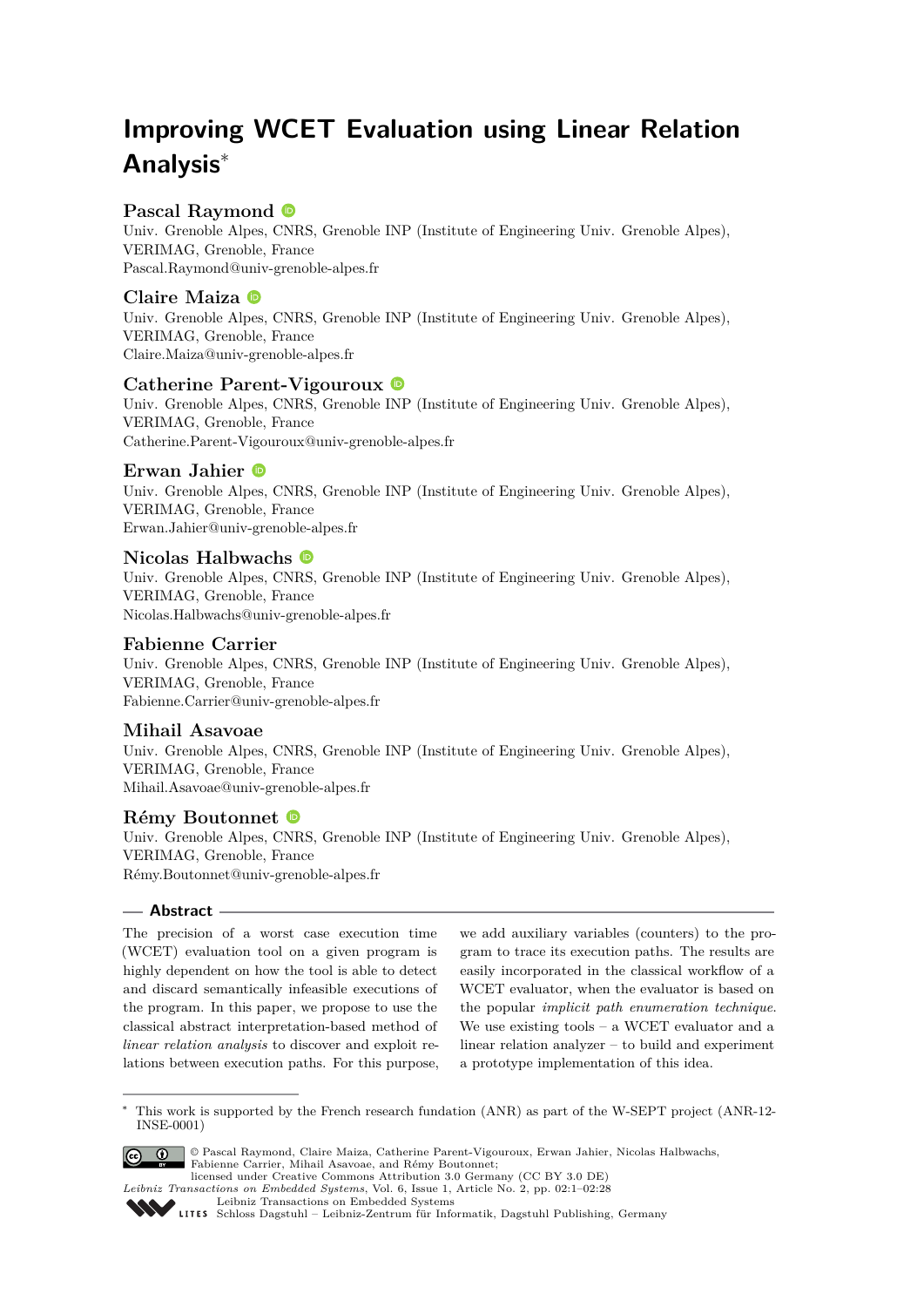#### **02:2 Improving WCET Evaluation using Linear Relation Analysis**

**2012 ACM Subject Classification** Software and its engineering → Real-time systems software **Keywords and Phrases** Worst Case Execution Time estimation, Infeasible Execution Paths, Abstract Interpretation

**Digital Object Identifier** [10.4230/LITES-v006-i001-a002](https://doi.org/10.4230/LITES-v006-i001-a002) **Received** 2017-12-12 **Accepted** 2018-11-19 **Published** 2019-02-18

### **1 Introduction**

The computation of a precise and safe approximation of the worst case execution time (WCET) of programs on a given architecture is an important step in the design of hard real-time systems [\[41\]](#page-20-0). It is part of the validation of the design, and a prerequisite for tasks scheduling. In this computation, over-approximation is mainly due to pessimistic abstraction of (1) complex hardware mechanisms (caches, pipeline) and (2) the program semantics (loop bounds, infeasible executions). Taking into account the target execution platform is, by far, the most difficult problem. It has been largely studied in the literature and remarkable tools exist, both in the academia [\[5,](#page-18-0) [27,](#page-19-0) [29\]](#page-19-1) and in the industry [\[40\]](#page-20-1).

In this paper, we specifically address the problem of taking into account the program semantics. The objective is to extract semantic properties that make some executions infeasible, and to exploit these properties in an existing WCET evaluator. It is generally admitted that such properties are easier to analyze on high-level code – e.g., C programs – than on binary, even if semantic analysis of executable code has been explored [\[3,](#page-18-1) [4,](#page-18-2) [36\]](#page-20-2). WCET evaluation is performed on object code in order to be able to take into account the execution architecture. This raises the problem of traceability between the source and the object code.

The most popular approach to evaluate the WCET is called *implicit path enumeration technique* (IPET) [\[28\]](#page-19-2). A micro-architectural analysis provides an evaluation of the duration of each basic block of the object-code control-flow graph. The WCET is then expressed as the solution of an integer linear programming problem (ILP) where the variables are the number of times each basic block is traversed during an execution. Relations between these variables come from the control-flow graph (flow equations) and from semantic "*flow facts*", including at least *loop bounds*. Indeed, each loop in the program should have a constant bound to guarantee that the execution time is finite; such bounds may be provided by the user, or discovered by program analysis.

Hence, the IPET-based evaluation takes into account semantic properties expressed as linear constraints on counters. A natural idea is then to combine it with a semantic analysis devoted to the discovery of invariant linear relations. Polyhedra-based abstract interpretation [\[2,](#page-18-3) [8,](#page-19-3) [17,](#page-19-4) [20\]](#page-19-5), also called *linear relation analysis* (LRA), is such an analysis. It is able to associate with each control point of a sequential program a system of linear inequalities (whose set of solutions is a convex polyhedron) satisfied by the numerical variables at this control point in any execution of the program.

Our proposal consists in applying LRA to a copy of the source program enriched with counter variables, and translate the obtained relations between counters into constraints to be added to the ILP. Let us illustrate this proposal with a simple example.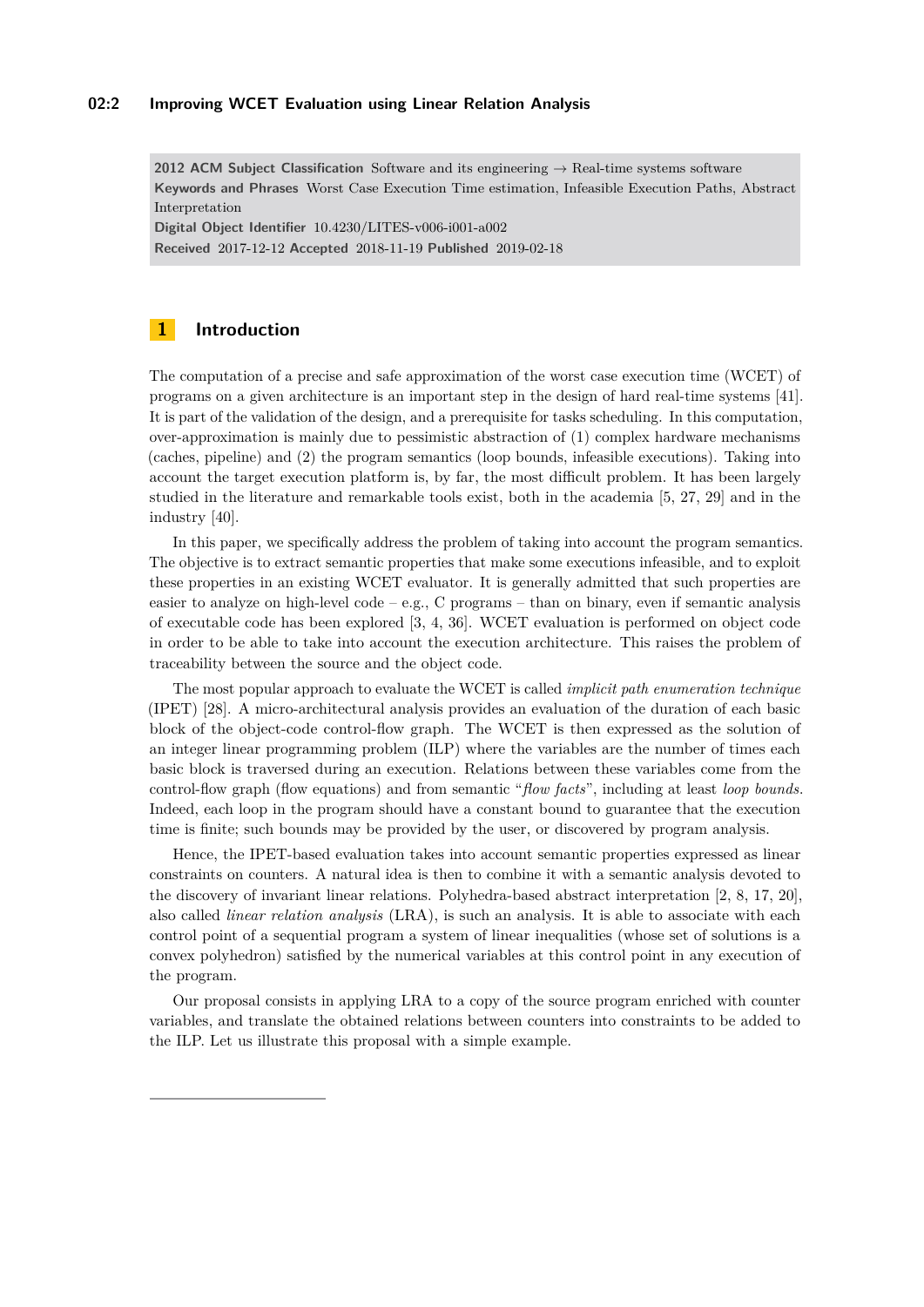<span id="page-2-0"></span>

**Figure 1** Instrumenting an example program with counters.

### <span id="page-2-2"></span>**1.1 An example**

Consider the program fragment of Figure [1.](#page-2-0)a with its control-flow graph (Fig. [1.](#page-2-0)b). Let us add counters  $\alpha$ ,  $\beta$ ,  $\gamma$  to the main basic blocks as done in the instrumented program Figure [1.](#page-2-0)c. These counters are initialized to 0 and incremented in their corresponding block. An LRA analysis of this instrumented program automatically discovers that the following relations are satisfied at the end of the program:

 $\alpha = \mathbf{i} = 100$ ,  $\gamma = \mathbf{x}$ ,  $\beta + \gamma \le 110$ ,  $\gamma \ge 0$ ,  $\beta \ge 0$ 

The inequality  $\alpha = 100$  gives the exact bound of the loop. More interestingly,  $\beta + \gamma \leq 110$  means that there are at most 10 iterations of the loop where both blocks  $b_3$  and  $b_5$  are executed.

Assume the object code has the same control structure as the C program, i.e., the basic blocks of their control flow graphs are in an one-to-one correspondence. The standard WCET evaluation computes pessimistic execution times (say  $t_i$ ,  $i = 0..6$ ) of the basic blocks ( $b_i$ ,  $i = 0..6$ ), and constructs the following ILP, where  $n_i$  (resp.,  $e_{i,j}$ ) denotes the number of occurrences of the basic block  $b_i$  (resp., the edge from  $b_i$  to  $b_j$ ) in an execution of the program:

$$
wcet = \max \sum_{i=0}^{6} n_i \cdot t_i \quad , \quad \text{with the constraints} \quad \begin{Bmatrix} n_0 = 1 & , & e_{0,1} = n_0 \\ n_1 = e_{0,1} + e_{6,1} & , & e_{1,2} + 1 = n_1 \\ n_2 = e_{1,2} & , & e_{2,3} + e_{2,4} = n_2 \\ n_3 = e_{2,3} & , & e_{3,4} = n_3 \\ n_4 = e_{2,4} + e_{3,4} & , & e_{4,5} + e_{4,6} = n_4 \\ n_5 = e_{4,5} & , & e_{5,6} = n_5 \\ n_6 = e_{4,6} + e_{5,6} & , & e_{6,1} = n_6 \end{Bmatrix}
$$

If we are able to maintain the correspondence between basic blocks in the source and the object code, i.e., to associate our counters  $\alpha, \beta, \gamma$  with the variables of the ILP  $(n_2, n_3, n_5$  respectively), we can add to the ILP the corresponding constraints:  $n_2 = 100, n_3 + n_5 \le 110$ , which is likely to reduce the maximum value of the objective function<sup>[1](#page-2-1)</sup>.

<span id="page-2-1"></span><sup>1</sup> In fact, for this simple example, the results can be computed symbolically: concerning the standard evaluation, if the number of iterations in the loop (= 100) is given as a flow fact, the result will be  $t_0 + 101t_1 + 100(t_2 +$  $t_3 + t_4 + t_5 + t_6$ . Taking the additional constraint into account, we get  $t_0 + 101t_1 + 100(t_2 + t_4 + t_6)$  $100 \max(t_3, t_5) + 10 \min(t_3, t_5)$  thus improving the previous result by  $90 \min(t_3, t_5)$ .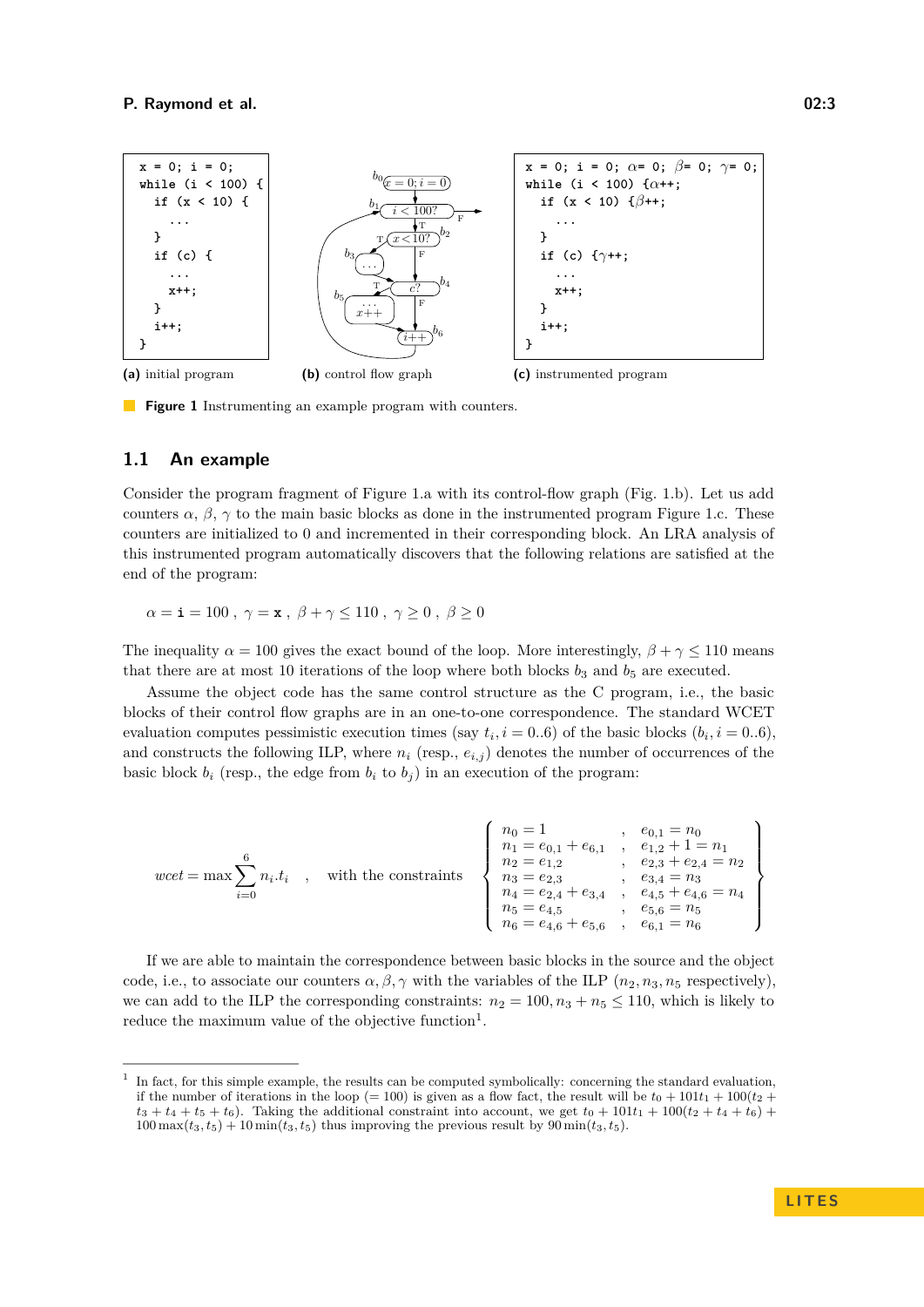### **02:4 Improving WCET Evaluation using Linear Relation Analysis**

### **1.2 Contents of the paper**

In Section [2,](#page-3-0) we focus on some available tools, and experiment their semantics awareness on some simple examples. Two recent papers were dedicated to the state of the art related to semantic analyses for WCET estimation and infeasible path detection [\[1,](#page-18-4) [10\]](#page-19-6). Section [2.3](#page-5-0) presents some more recent publications.

Our proposal consists in combining existing techniques, namely IPET-based WCET analysis and Linear Relation Analysis, recalled in Section [3,](#page-6-0) together with the specific tools that we used in our implementation. In Section [4,](#page-8-0) we explain how the counters are added and related to ILP counters thanks to debugging information provided by the compiler. Our implementation of the method is used to validate the approach on two existing benchmarks. We also investigated the robustness of the approach in presence of compiler optimizations. These experiments are summarized in Section [5.](#page-13-0) We conclude with the discussion of possible future work.

## <span id="page-3-0"></span>**2 Existing tools**

We have experimented with some existing tools, to evaluate their ability to discover and exploit semantic properties. Four tools have been considered, all of which go through similar steps:

- **1.** extracting a control-flow graph from the object code,
- **2.** performing a set of micro-architectural analyses to obtain execution times for each basic blocks,
- **3.** using IPET to compute a safe WCET.

We compare these tools with respect to their capabilities to extract semantic properties to cut infeasible paths.

### **2.1 The tools**

### **2.1.1 The Chronos Timing Analyzer**

Chronos [\[27\]](#page-19-0) is an academic tool developed at National University of Singapore. It takes as input a C program, performs limited data-flow analysis at C source code level to determine loop bounds, and requests the user to provide this information when it fails. The semantic analysis in Chronos uses a pattern-based method to detect infeasible paths [\[39\]](#page-20-3). The so-called two-phase technique addresses infeasibility from a *conflicting pairs* point of view. In the first phase, an analysis detects some conflicts that capture the fact that two branches can not be taken along the same path. In the second phase, each conflicting pair relation is encoded into an ILP constraint.

### **2.1.2 The Swedish Timing Analyzer**

SWEET<sup>[2](#page-3-1)</sup> [\[29\]](#page-19-1) is a research toolbox developed at Mälardalen Real-Time Research Center (MRTC). The main objective of SWEET is flow analysis, which computes flow-facts, i.e., information about loop bounds and infeasible paths in the program. The main technique to discover flow-facts is abstract execution [\[16\]](#page-19-7). Abstract execution is a form of context-sensitive abstract interpretation, because it uses a symbolic execution to produce context information for each loop iteration and function call. Instead of using the fixpoint engine of abstract interpretation, abstract execution executes the program in the abstract domain, merging the execution paths at certain points in the program. SWEET does not support LRA. It currently implements only the abstract domain of intervals.

<span id="page-3-1"></span><sup>2</sup> <www.mrtc.mdh.se/projects/wcet>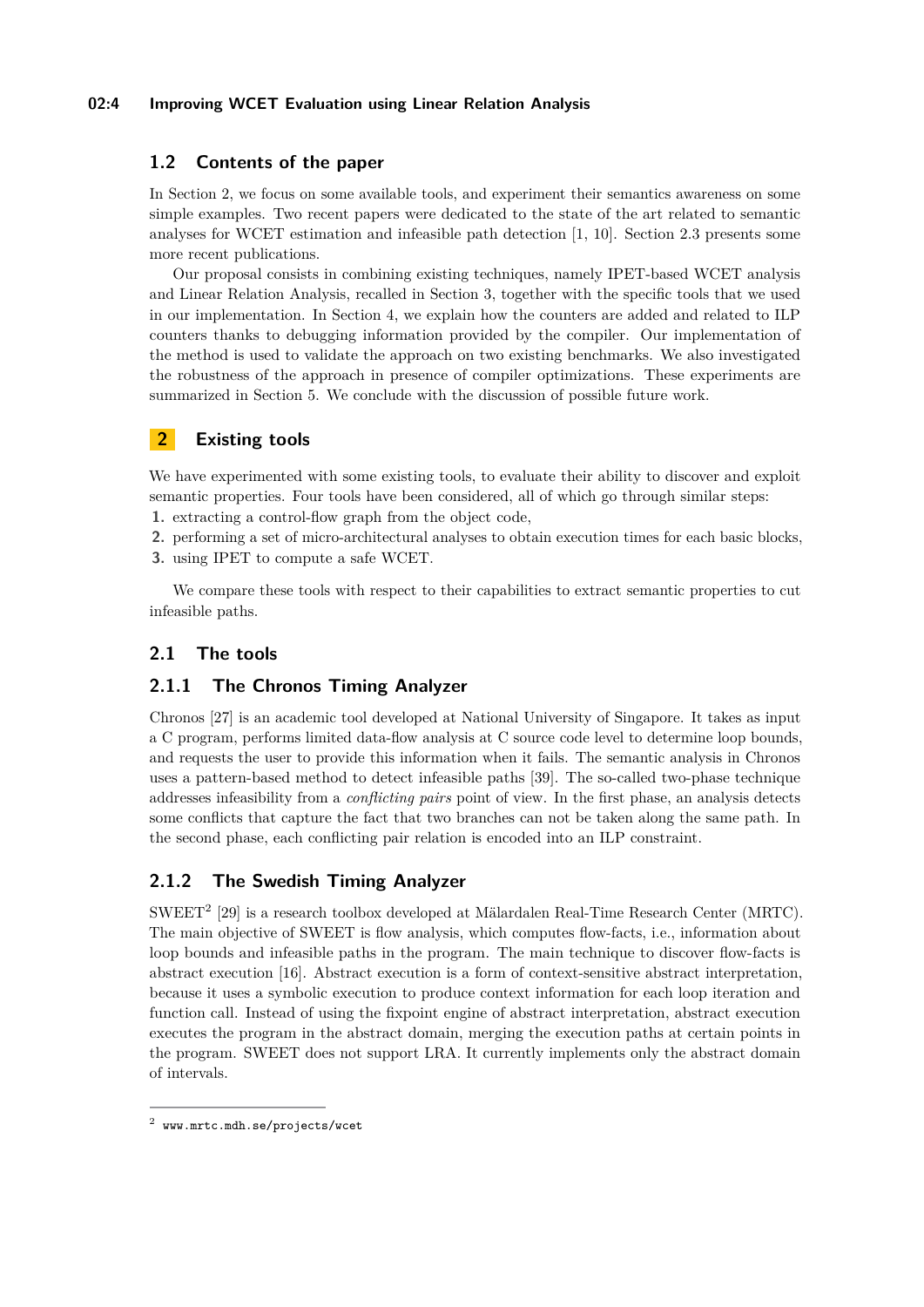### **2.1.3 AbsInt - The aiT Tool**

Developed by AbsInt<sup>[3](#page-4-0)</sup>, aiT is the main industrial product for WCET analysis. It consists of a set of binary executables analyzers, which take the intrinsic cache and pipeline behavior into account. Concerning semantic analysis, aiT uses a value analysis based on intervals [\[13\]](#page-19-8) to compute safe ranges of values for the program variables. aiT uses this information to determine loop bounds and detect infeasible paths. The approach towards computing loop bounds is not general, but it handles loop patterns. In order to gain precision, aiT pre-processes each loop by transforming its body into a function, in order to expose the iteration contexts. The key element in this transformation is to identify the loop index and to set it as a function parameter. Then, an interval analysis computes the ranges for all the loop variables. The loop transformation is based on loop patterns, which depend on the particularities of the architecture (e.g., parameter order) or on the loop structure (e.g., for-loops, triangular-loops, branch conditions). aiT is able to detect infeasible paths using the results of the value analysis, like conditions made infeasible because of the computed intervals.

#### **2.1.4 oRange, the flow fact analyzer of OTAWA**

OTAWA [\[5\]](#page-18-0) is an academic toolbox, developed at IRIT (University of Toulouse), designed as a generic framework to develop static analyses for WCET computation. Although OTAWA implements several approaches to WCET computation, the one based on IPET is the most mature. OTAWA relies on an auxiliary tool, called oRange [\[9\]](#page-19-9), to compute loop bounds. oRange analyses C code. As a first phase, oRange detects loop indices and constructs a normal form: a symbolic expression of the bound independently of the call context. In a second phase, by an abstract execution, a syntactic tree is built in function of a full or partial call context. It combines loop bounds and conditional expressions as numeric or symbolic expressions. Finally, the tree is computed in the full context in order to produce a file in the specific flow-facts format FFX [\[42\]](#page-20-4).

#### **2.2 Some experiments**

In order to evaluate the capabilities of these tools to detect infeasible paths, we have applied each of them to programs containing various situations of semantic infeasibility. These situations are given in Figure [2:](#page-5-1)

- $\blacksquare$  Example 1 is a case where simple pattern-based method may fail, since constant propagation is needed.
- $\equiv$  Example 2 may be a problem for pattern-based methods for finding iteration numbers, since the apparent index x is modified.
- Example 3 is our introductory example of [§1.1.](#page-2-2) m.
- Example [4](#page-4-1) is a fragment of code generated by the  $SCADE<sup>4</sup>$  compiler, from a design manipulating m. arrays. On one hand, the loops are exited from inside, which complicates the evaluation of iteration numbers. On the other hand, the third loop is unreachable because of some non-trivial arithmetic conditions.

Table [1](#page-5-2) summarizes the results of the tools on these examples. On Example 1, Chronos is unable to detect dead  $\text{code}^5$  $\text{code}^5$ . Example 2 is correctly analyzed only by SWEET, because it unrolls

<span id="page-4-0"></span> $^3$  AbsInt GmbH <www.absint.com/ait/>  $\,$ 

<span id="page-4-1"></span> $^4\;$  <www.esterel-technologies.com/products/scade-suite>

<span id="page-4-2"></span><sup>&</sup>lt;sup>5</sup> We used the available version of Chronos. Some additional work has been done that complement the infeasible path analysis [\[6,](#page-18-5) [37\]](#page-20-5), which is not part of the available version.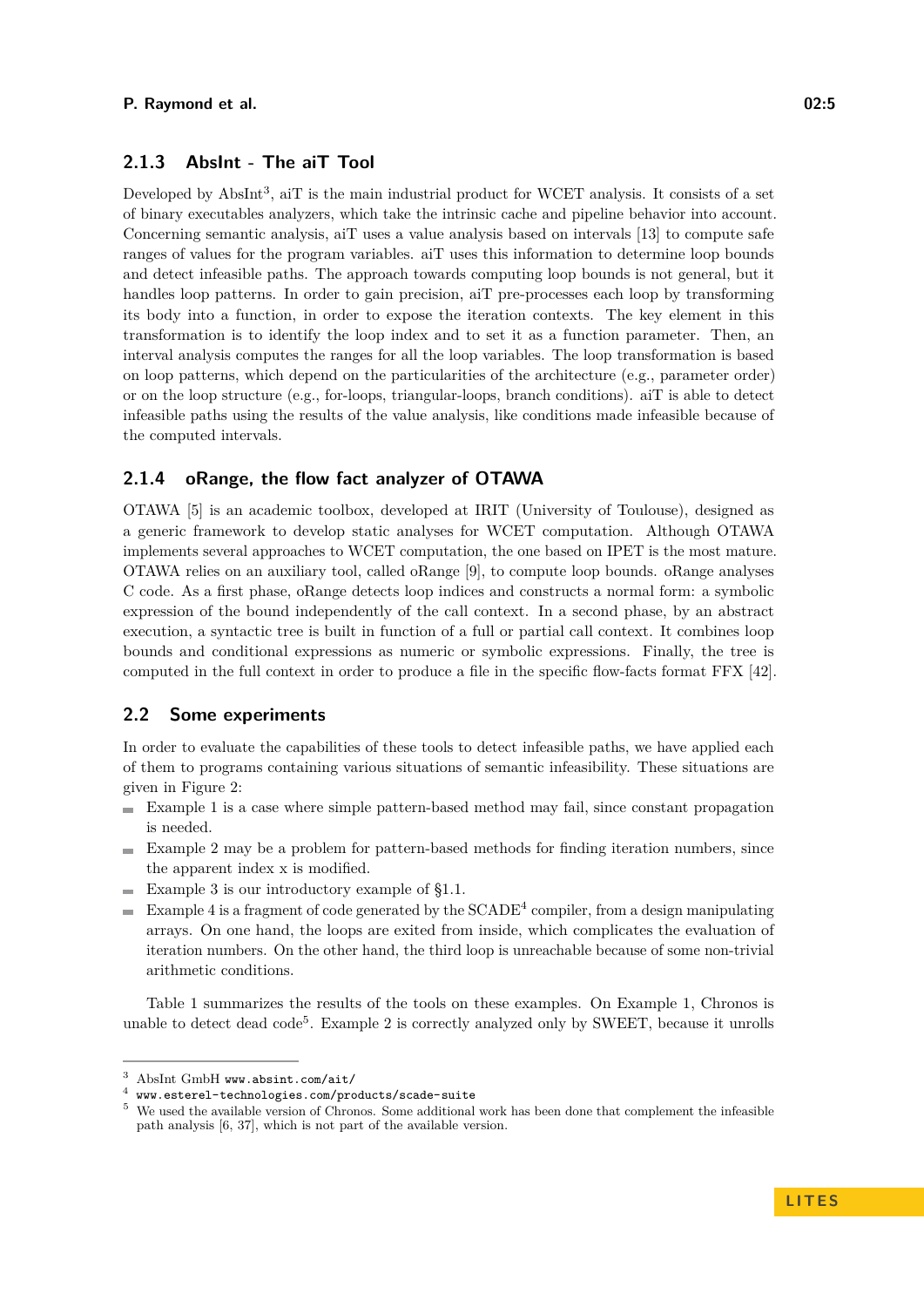<span id="page-5-1"></span>

**Figure 2** Various cases of semantic infeasibilities.

<span id="page-5-2"></span>**Table 1** Results of tools on programs of Figure [2.](#page-5-1)

|               | Chronos | <b>SWEET</b> | oRange | aiT |
|---------------|---------|--------------|--------|-----|
| Example 1     |         |              |        |     |
| Example 2     |         |              |        |     |
| Example 3     |         |              |        |     |
| Example 4     |         |              |        |     |
| nbr. 1st loop |         |              | 10     |     |
| nbr. 2nd loop |         | 5            | 10     | 5   |
| dead code     |         |              |        |     |

loops. None of the tools is able to find the property of Example 3. On Example 4, Chronos requires manual annotations for loop bounds; oRange estimates that both loops are iterated 10 times; SWEET and aiT find the exact loop bounds; only aiT detects dead code.

In this paper, we propose a method and a tool-chain that is able to discover the infeasible paths of these 4 examples, namely, infeasible paths that depend on a semantic analysis and that may concern distant program points.

#### <span id="page-5-0"></span>**2.3 Other approaches**

An extended state of the art related to semantic analyses for WCET estimation can be found in [\[1\]](#page-18-4) and a general survey of infeasible path detection in [\[10\]](#page-19-6). We complement them with some more recent publications.

Several recent works make use of SMT solvers [\[23,](#page-19-10) [37\]](#page-20-5). The idea is to ask the solver if the worst-case path obtained by the ILP solver is feasible. Whenever the path is infeasible, a corresponding constraint is added to the ILP. As in our approach, adding constraints does not always mean that the WCET is refined (2 paths may have the same WCET). In [\[18\]](#page-19-11), the whole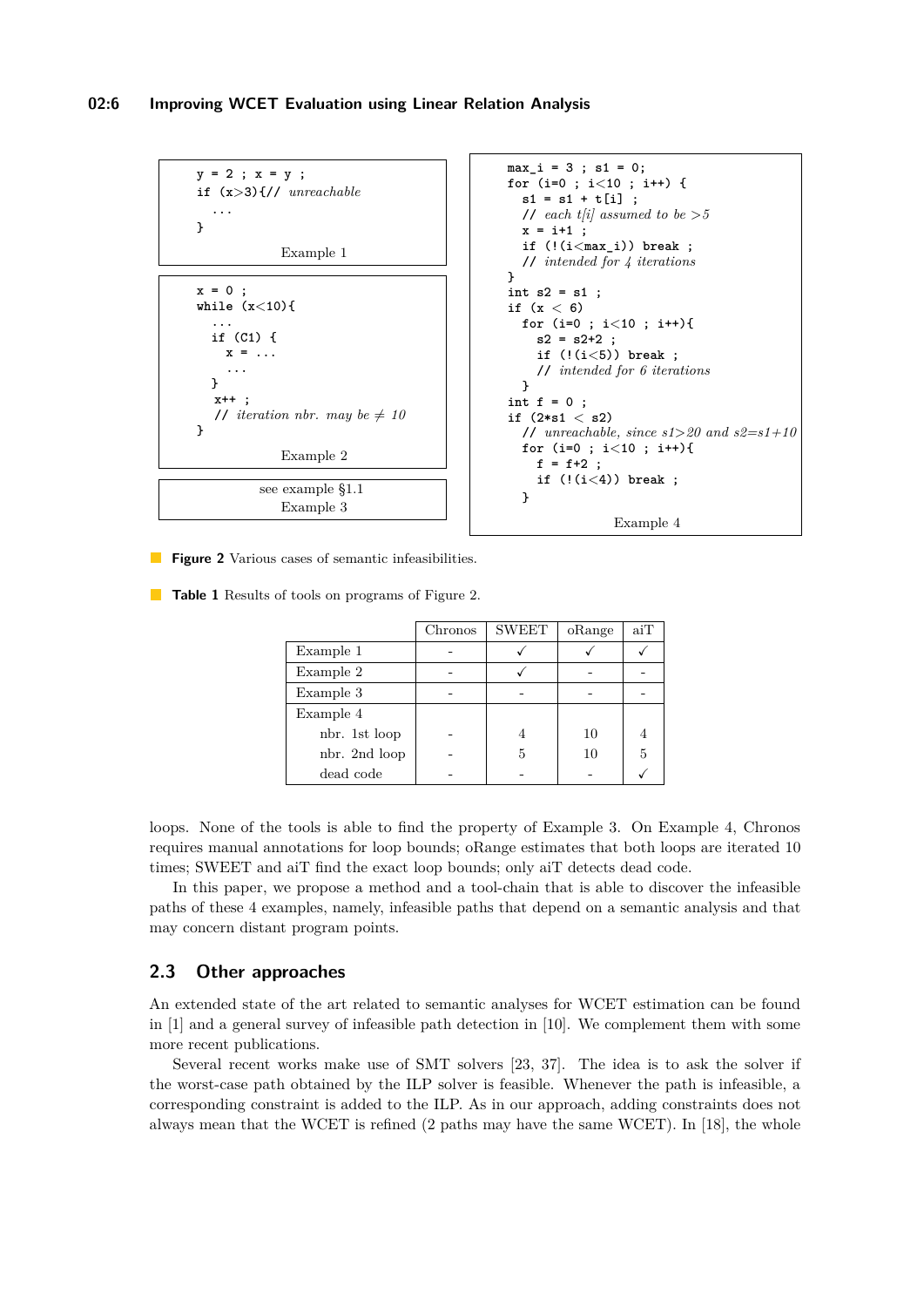path analysis is done through SMT solving instead of ILP: infeasible path analysis and worst-case path analysis are merged in one step. Path execution time is expressed as an SMT problem, and the question asked is no longer "is this path feasible?", but "is there a feasible path longer than  $K$ ?", where  $K$  is a given constant (which is adjusted, e.g., by binary search). In [\[32,](#page-19-12) [35\]](#page-20-6), a similar approach is taken, by asking this question to a bounded model checker.

### <span id="page-6-0"></span>**3 Used techniques and tools**

This section presents the existing techniques and tools used in our prototype: OTAWA implements the classical IPET-based WCET evaluation, and PAGAI performs Linear Relation Analyis.

### **3.1 WCET evaluation with OTAWA**

The WCET estimation work-flow (Figure [3\)](#page-7-0) involves a compiler, a Linear Program solver, and two tools from the OTAWA toolbox: oRange and owcet.

- $\blacksquare$  Compilation: the source C code is compiled by a third party tool; for this experiment, we use a cross compiler from the GNU Compiler Collection (arm-elf-gcc 4.4.2), but other compilers can be used, provided that it produces ELF code (Executable and Linkable Format), with debugging information in DWARF format.
- oRange is a *data flow analyzing tool*, dedicated to the discovery of *loop bounds*. Bounds are stored in the OTAWA *flow facts* format (FFX).
- owcet is the OTAWA command dedicated to the WCET evaluation. The main steps of this ÷. tool, not detailed in Figure [3,](#page-7-0) are:
	- $\blacksquare$  the construction of the control-flow graph (CFG) of the object code; during the construction, and thanks to debugging information, basic blocks (BB) are associated (if possible) to lines in the source program; thanks to this correspondence, the loop bounds computed by oRange are translated into control flow constraints in the CFG. The annotated CFG can be dumped in a file, allowing other tools to exploit it.
	- $\blacksquare$  the micro-architectural analysis, which associates a local WCET estimation with each BB of the CFG.
	- $\blacksquare$  the construction of the Integer Linear Programming (ILP) system; as in the introduction example ([§1.1\)](#page-2-2) the resulting system gathers (1) structural constraints (CFG structure), (2) loop bounds constraints (from oRange flow facts) (3) the objective function to be maximized (sum of BB counters weighted by their local WCET).
- ILP solver: the ILP system is then solved by a third-party tool; OTAWA integrates and uses LP\_SOLVE<sup>[6](#page-6-1)</sup> (any other equivalent tool can be used).

### **3.2 Linear Relation Analysis with PAGAI**

### **3.2.1 Principles of LRA**

Linear Relation Analysis [\[8\]](#page-19-3) is a classical program analysis, based on abstract interpretation [\[7\]](#page-18-6). It is able to discover, at each control point of a sequential program, a conjunction of linear relations (equalities and inequalities) invariantly satisfied by the numerical variables at this point. Classical algorithms are used to propagate linear systems over the statements of the program. Several causes may result in information loss:

<span id="page-6-1"></span> $^6$  <web.mit.edu/lpsolve/doc>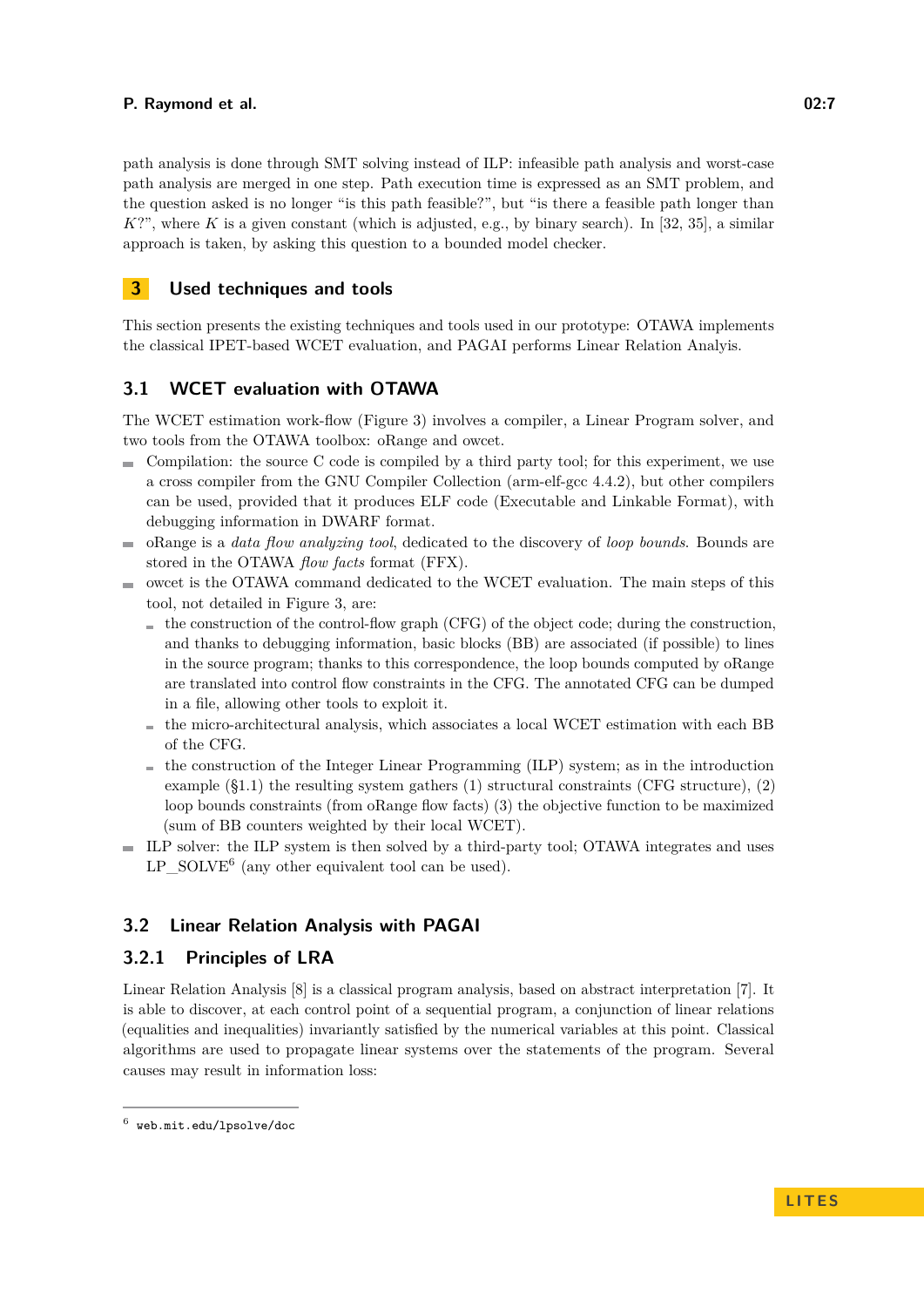#### <span id="page-7-0"></span>**02:8 Improving WCET Evaluation using Linear Relation Analysis**



**Figure 3** Otawa WCET estimation work-flow.

- the analysis safely ignores non-linear expressions in assignments and tests;  $\sim$
- the analysis performs a *convex hull* at control path junctions, instead of propagating the m. disjunction of incoming information. It means that the propagated value is the most precise conjunction of linear relations implied by both incoming systems;
- to avoid infinite propagation along loops, the classical *widening-narrowing* method is applied to guess a safe approximation of the limit. Note that, unlike in symbolic execution [\[23\]](#page-19-10) or SMT methods [\[18\]](#page-19-11), loops are not unrolled.

### **3.2.2 Applying LRA to our example**

We do not detail further the techniques applied in LRA, and refer the reader to the bibliography. We just show the main steps of the analysis of our example of Figure [1.](#page-2-0) Let us consider the control point at the entry of the while loop. The first step of the analysis straightforwardly computes the first iterate:

 $x = i = \alpha = \beta = \gamma = 0$ 

Its propagation through the loop body provides, with a convex hull at the end of the conditional:

 $i = \alpha = \beta = 1$ ,  $x = \gamma$ ,  $0 \le \gamma \le 1$ 

Now a convex hull with the first iterate gives the second iterate at the entry of the loop:

 $i = \alpha = \beta$ ,  $0 \leq \alpha \leq 1$ ,  $x = \gamma$ ,  $0 \leq \gamma \leq \alpha$ 

Instead of continuing the iterations, a first widening/narrowing step is performed (using "lookahead widening" [\[14\]](#page-19-13)), which provides:

$$
i = \alpha = \beta \, , \, x = \gamma \, , \, 0 \le \gamma \le \alpha \le 100 \, , \, \gamma \le 10
$$

Now, the "else" branch of the test **x<10** becomes feasible, and a second widening/narrowing step is performed, providing:

$$
i = \alpha \, , \, x = \gamma \, , \, \beta + \gamma \leq \alpha + 10 \, , \, \beta \leq \alpha \, , \, \gamma \leq \alpha \leq 100
$$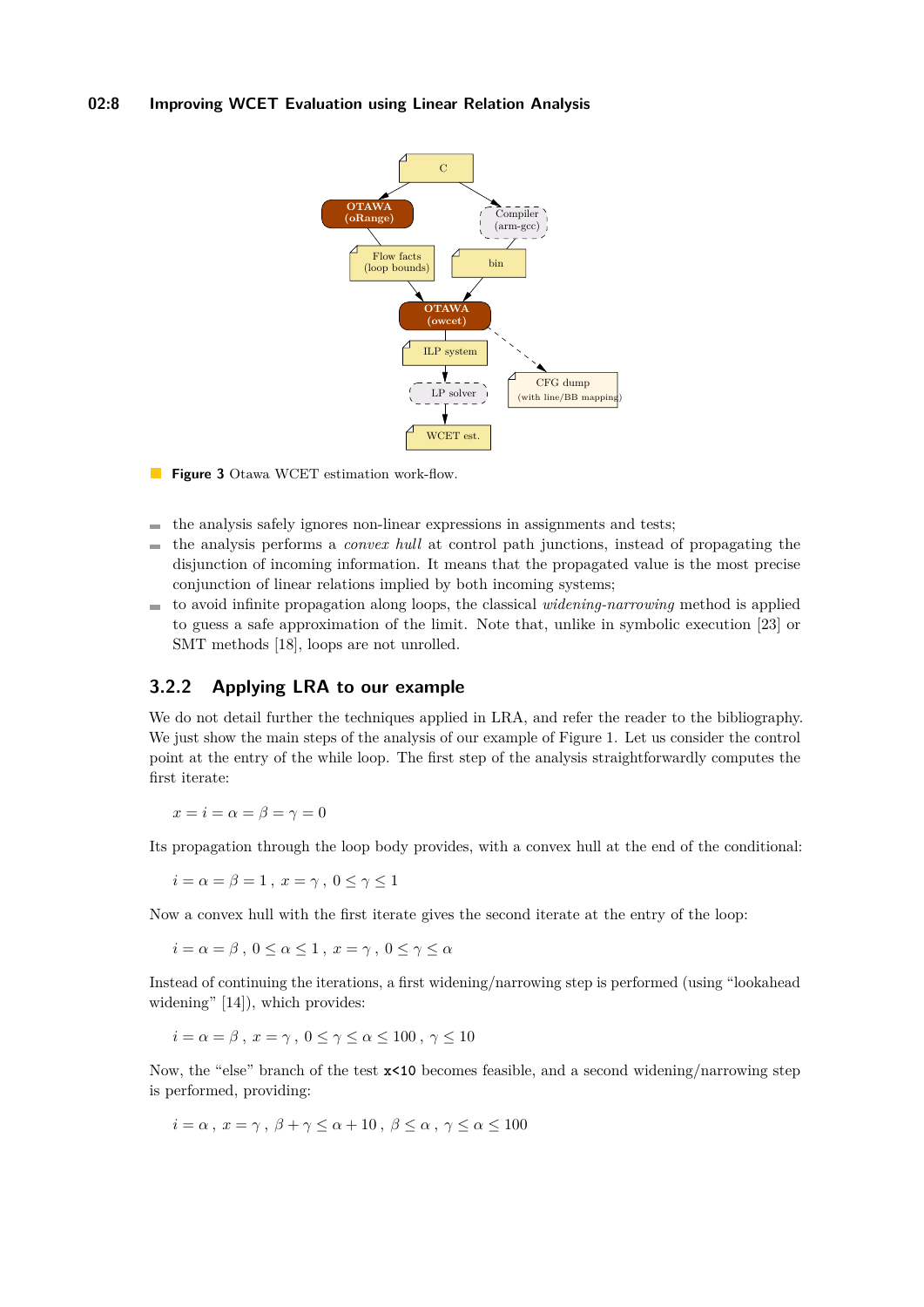which is found invariant after one more propagation. Propagated to the end of the program, it becomes:

 $i = \alpha = 100$ ,  $x = \gamma \le 100$ ,  $\beta + \gamma \le 110$ 

### <span id="page-8-2"></span>**3.2.3 LRA and loop bounds**

It may happen, like in the previous example, that LRA discovers a bound to a loop counter, thus providing an essential information for WCET evaluation. However, finding loop bounds is *not* our main goal in this work, as the method is intrinsically unable to discover *non linear* relations, which drastically limits its capability to find loop bounds. As a matter of fact, in presence of nested loops, the number of executions of the body of the innermost loop is not linear in the constants of the program. For instance, in the program fragment " $\text{for}(i=0; i \leq n; i++)$  { $\text{for}(i=i; j \leq n; i++)$ }" the number of executions of the body of the innermost loop is  $n(n+1)/2$ , which cannot be found by LRA.

The LRA method must then be used together with some other method able to bound nested loops. We can use existing tools such as oRange that comes with OTAWA, or more basically user-given bounds, given as pragmas in the code.

There exist also approaches based on polyhedra manipulation to find loop bounds, such as the one proposed in [\[38,](#page-20-7) [30\]](#page-19-14): it consists in building a polyhedral upper approximation *P* of the iteration domain, i.e., the set of possible valuations of loop counters (in the previous example,  $P = \{(i, j) | 0 \le i \le j \le n - 1\}$ . Under realistic assumptions concerning the determinism of the program, the number of executions of the innermost loop is bounded by the number of integer points in *P*, and algorithms are available to compute this number. Notice that LRA can be combined with this approach, since it can discover linear invariants reducing the iteration domain, thus improving the precision of the result. Notice also that LRA can deal with parameters (symbolic bounds, like *n* in our example), an issue specifically addressed by [\[38\]](#page-20-7).

### **3.2.4 The PAGAI prototype analyzer**

Several tools performing LRA are available ([\[2,](#page-18-3) [12,](#page-19-15) [19,](#page-19-16) [20\]](#page-19-5) to cite a few). Here, we use the PAGAI prototype analyzer, which implements the basic LRA together with recent improvements like "lookahead widening" [\[14\]](#page-19-13) and SMT-based "path focusing" [\[19\]](#page-19-16). PAGAI analyses LLVM code [\[24\]](#page-19-17) produced from a C program (thanks to Clang<sup>[7](#page-8-1)</sup>), and is able to return discovered properties at the C level. PAGAI may be used with other abstract domains than general linear systems – like octagons [\[33\]](#page-19-18) – thanks to the common interface APRON [\[21\]](#page-19-19).

### <span id="page-8-0"></span>**4 Adding and tracing counters**

#### **4.1 The proposed workflow**

Figure [4](#page-9-0) shows the proposed workflow for the experiment. It involves two existing components: timing analysis with OTAWA (left) and program analysis with PAGAI (right). Two new tools have been developed to complete the workflow: a front-end (top, *Instrumentation*), which produces the input for the analyzers (OTAWA and PAGAI), and a back-end (*ILP translation & merge*), which gathers the results into a more constrained ILP system, and obtains a possibly enhanced WCET estimation.

<span id="page-8-1"></span><sup>7</sup> <http://clang.llvm.org/>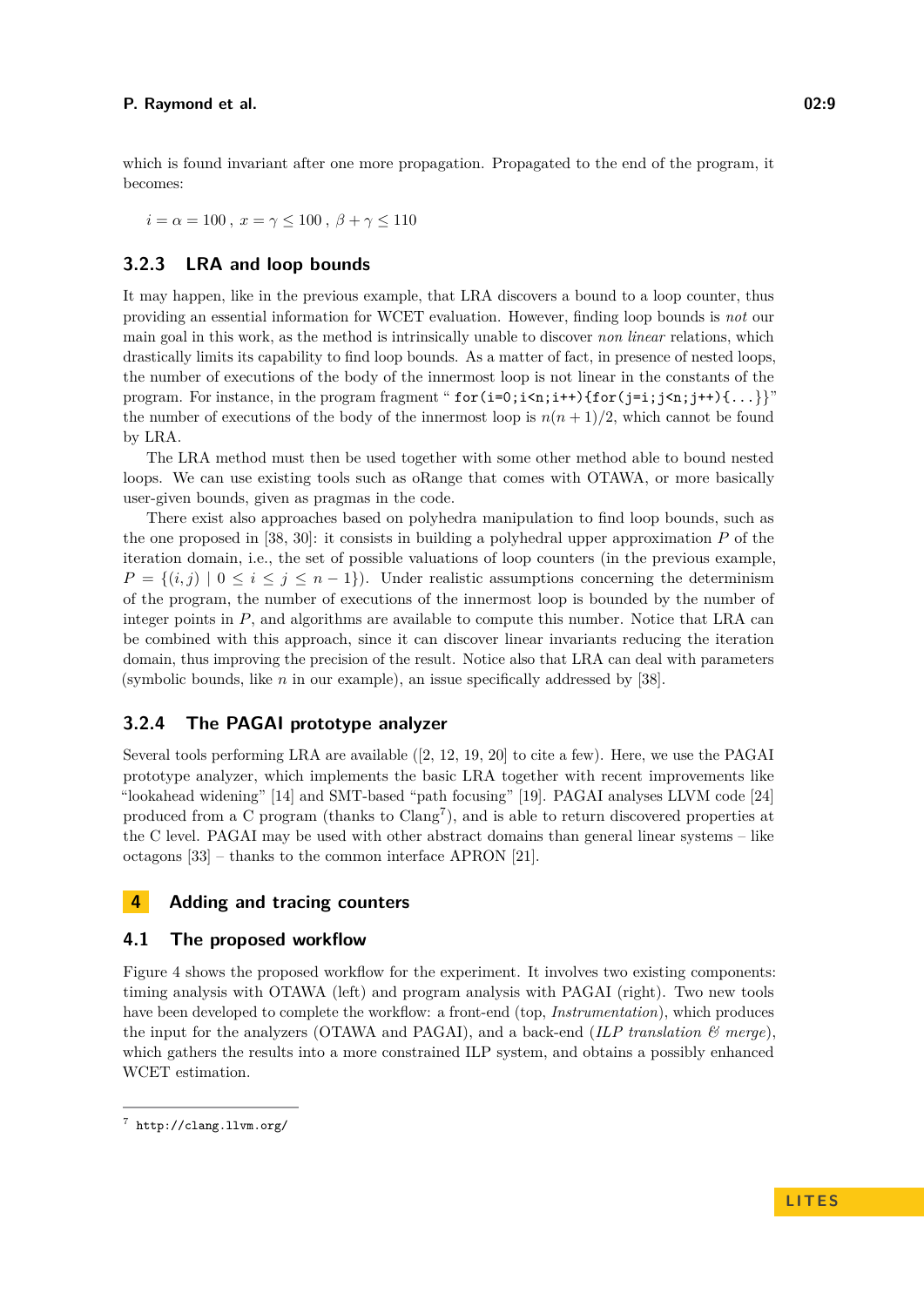#### <span id="page-9-0"></span>**02:10 Improving WCET Evaluation using Linear Relation Analysis**



**Figure 4** Instrumentation and analysis workflow.

These tools are detailed in this section. We illustrate the successive steps of the method by detailing the processing of an example program, called **lcdnum.c**, extracted from TacleBench programs suite [\[15\]](#page-19-20). The main program is given in Figure [5.](#page-11-0) It calls a function **num\_to\_lcd**, the execution time of which is taken into account by OTAWA.

### <span id="page-9-1"></span>**4.2 Instrumented program version**

The goal of the front-end ("instrumentation", Figure [4,](#page-9-0) top) is to produce, from the original C code, a reference C program. Some semantics preserving transformations of the source code are necessary or advisable, in order to use properly the analyzers, and trace the information between them.

- Some transformations are purely lexical, and do not change the program structure: because the standard ELF/DWARF traceability mechanism is line-based, line breaks are introduced to isolate each atomic statements on its own line.
- Some transformations that modify the control structure are necessary because of the limitation of the analyzers. For instance, a single-return statement per function is mandatory for exploiting the results of PAGAI: this unique control point is the place where counter invariants actually express properties on the whole execution of the function. Other transformations are required because of the limitation of both OTAWA and PAGAI: the control structure (CFG) must be statically known, which forbids dynamic computation of program pointers. In particular, "switch/case" statements must be rewritten into a static control structure based on "if" and "goto" statements.
- Another transformation is desirable in our case: the current version of PAGAI does not handle  $\sim$ inter-procedural analysis. In order to exploit the plain capacity of this tool to find invariants, a light-weight solution is to inline function calls at the source level. This transformation is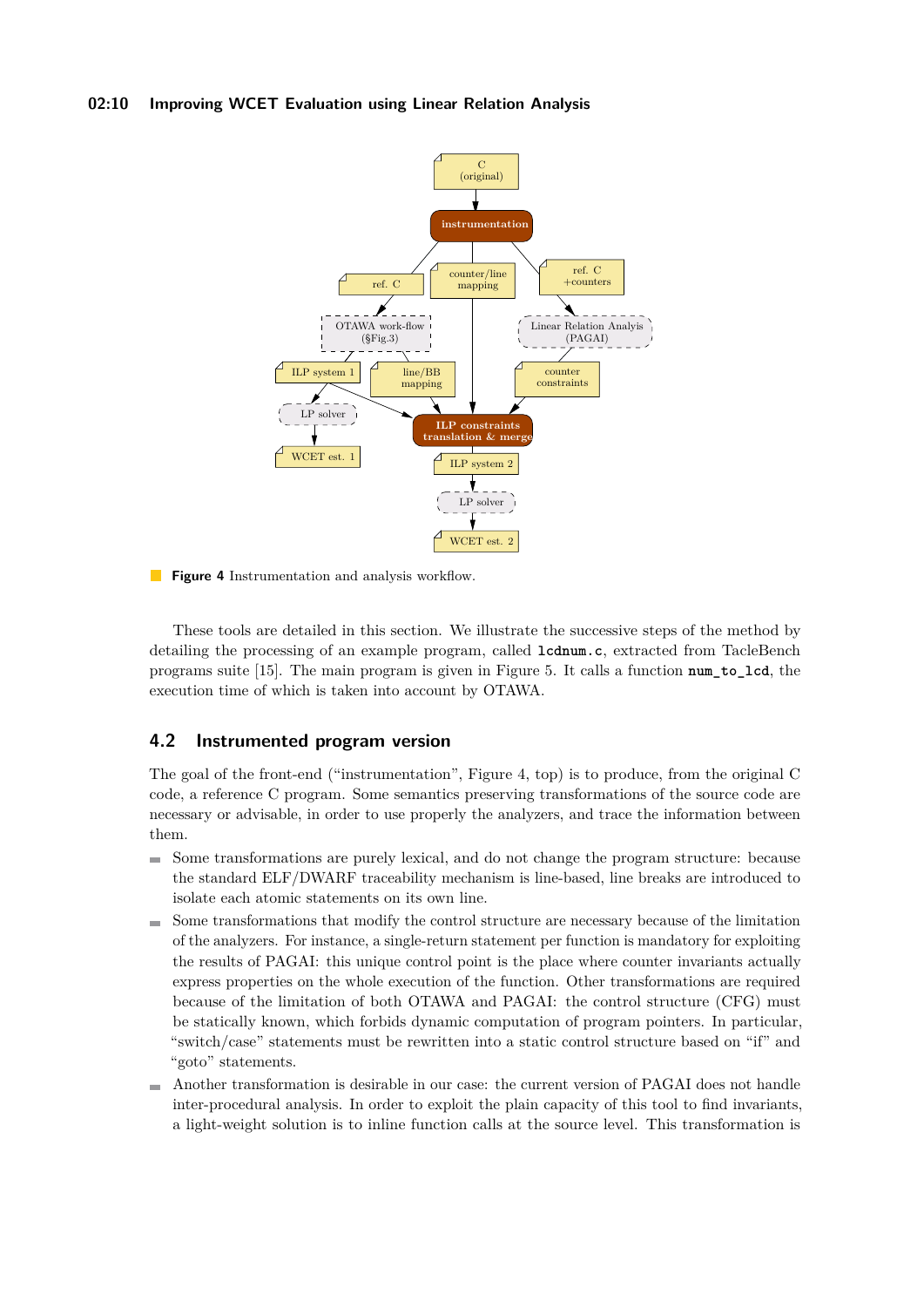indeed hardly admissible in real-life, but it must be seen here as a "trick" to reach our goal (study the ability of LRA to detect infeasible executions).

The front-end produces the reference C code in two flavors.

- $\blacksquare$  The reference C code with counters (Figure [4,](#page-9-0) right) is instrumented with auxiliary counters, in the same manner as in the introductory example  $(\S 1.1)$  $(\S 1.1)$ . The present version introduces a counter for each sequential block in the program control flow. However, some strategy could be used to reduce the number of counters by targeting blocks that are more likely to have an influence [\[43\]](#page-20-8).
- $\blacksquare$  The reference C code without counters (Figure [4,](#page-9-0) left) is the same code, where all lines related the counters (declaration, initialization and incrementation) have been commented out. This method ensures a semantic equivalence between the programs analyzed by OTAWA and PAGAI: since they only differ on the side-effect-free local variables, these programs are naturally input/output equivalent. Moreover, at least at the source level, the two programs are also structurally equivalent: a block in the reference C code is executed if and only if the corresponding block (marked with a counter *c*) is executed in the reference C program with counters. This property becomes false in general at the binary level, since the C compiler may modify the control structure: this well-know problem of traceability is discussed later.
- An auxiliary file is generated, that contains the mapping between each counter and its  $\blacksquare$ corresponding source line in the reference C code.

▶ **Example 1.** Applied to our example program (Figure [5\)](#page-11-0), our instrumentation front-end calls the C preprocessor, eliminates the multiple returns and switches (only within **num\_to\_lcd**, not shown), and produces the reference C programs. The first one (without counters) is shown on Figure [6;](#page-11-1) the second (not shown) is exactly the same with uncommented lines involving counters. An auxiliary file (not shown) simply lists the pairs "counter/line" (e.g., **(cptr\_main\_1,144)**, **(cptr\_main\_2, 147)**).

The first version is provided to OTAWA. Loop bounds computation by oRange is optional, which allows us to check if PAGAI is able to find them on its own. OTAWA calls the gcc compiler (here with -O0 optimization level), builds the CFG of the object code, performs the micro-architectural analysis, and builds the ILP problem.

PAGAI is applied to the second version of the program, and returns the following invariants:

 $-10+$ cptr\_main\_2 = 0  $-10+$ cptr\_main\_4 = 0  $5$ -cptr\_main\_3 >= 0

The first equation finds the exact loop bound (which may also be found by oRange). The second equation is structural (from the shape of the source CFG, cptr\_main\_2 and cptr\_main\_4 are equal). The third property is new, and expresses, in particular, that the function **num\_to\_lcd** is called at most 5 times.

### <span id="page-10-0"></span>**4.3 Tracing back the counters**

The back-end ("ILP constraints translation  $\&$  merge", Figure [4,](#page-9-0) bottom) gathers the information coming form OTAWA and PAGAI:

Thanks to the counter/C-line mapping provided by the front-end, and the C-line/binary-BB mapping provided by OTAWA (through the ELF/DWARF information), a counter/BB mapping is built. Note that this mapping is partial, and deliberately pessimistic: depending on the compilation process, it may happen that a counter is associated either to zero or to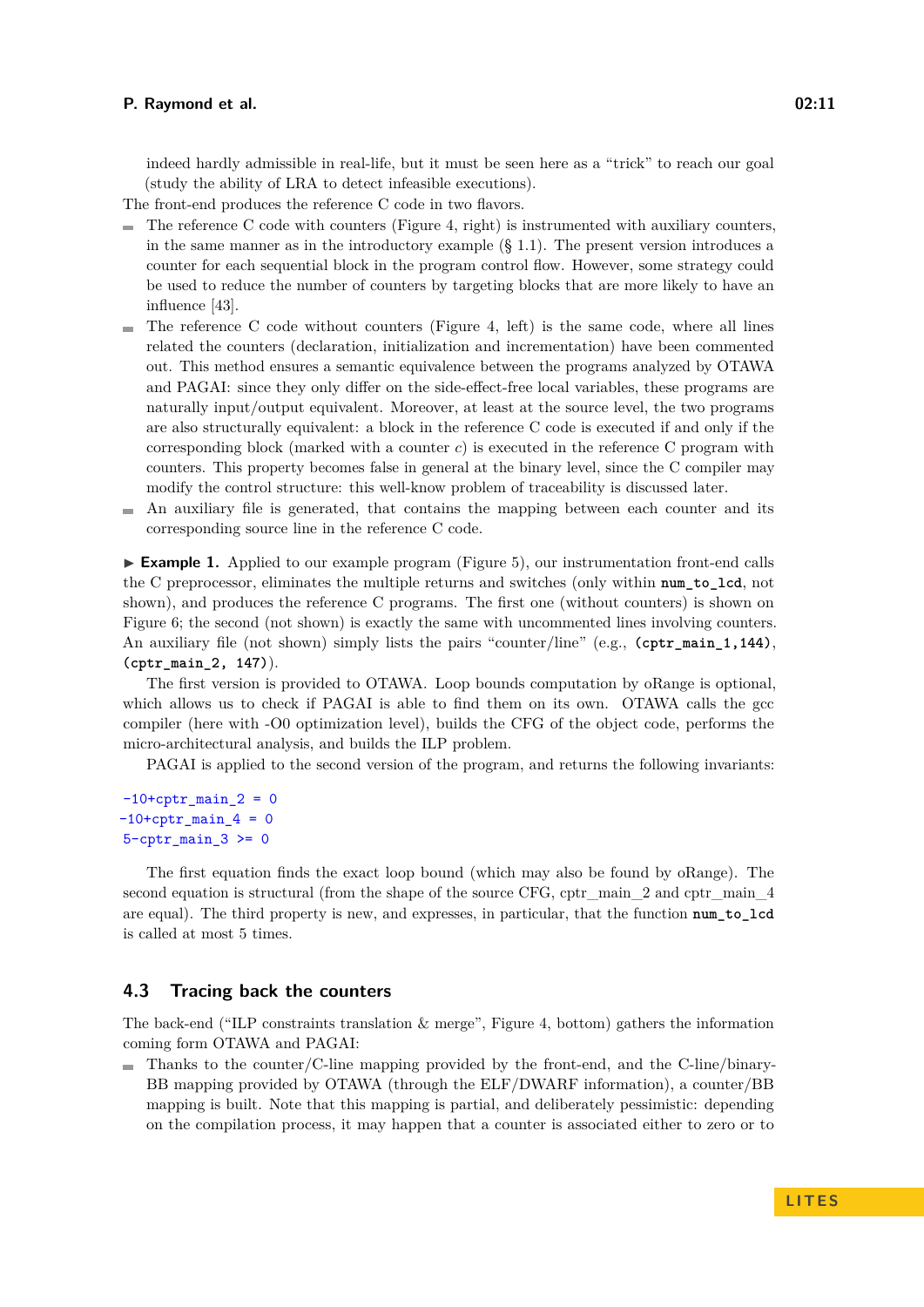```
unsigned char num_to_lcd( unsigned char a ) ;
volatile unsigned char IN = 120;
volatile unsigned char OUT;
int main( void ) {
  int i;
  unsigned char a;
  for( i=0; i< 10; i++ ) {
    a = IN;if(i<5) {
      a = a &0x0F;
      OUT = num_to_lcd(a);
    }
  }
  return 0;
}
```
<span id="page-11-1"></span>**Figure 5** The initial **lcdnum.c** program.

```
133 int main(void) {
134 int i ;
      135 unsigned char a ;
136 unsigned char tmp;<br>137 int __retres4;
137 int __retres4 ;
      138 //int cptr_main_1 = 0;
139 //int cptr_main_2 = 0;
      140 //int cptr_main_3 = 0;
141 //int cptr_main_4 = 0;
142 //int cptr_main_5 = 0;
143 //cptr_main_1 ++; #line 144
144 i = 0;
145 while (i < 10) {
        146 //cptr_main_2 ++; #line 147
147 a = (unsigned char )IN;
        148 if (i < 5) {
149 //cptr_main_3 ++; #line 150
150 a = (unsigned char )((int )a & 15);
          tmp = num_to\_lcd(a);152 OUT = (unsigned char volatile )tmp;
153 }
         154 //cptr_main_4 ++; #line 155
155 i ++;
156 }
157 //cptr_main_5 ++; #158
158 __retres4 = 0;
      159 return (__retres4);
160 }
```
**Figure 6** The reference **lcdnum.c** program.

<span id="page-11-2"></span>**Table 2** Mapping between counters and blocks.

| line number(s) | block(s) | reliable               | counter               |
|----------------|----------|------------------------|-----------------------|
| 136,144        |          | yes                    | $cptr\_main\_1$       |
| 145            | 1:2      | $\mathbf{n}\mathbf{o}$ |                       |
| 147:148        | 4        | yes                    | $cptr\_main\_2$       |
| 150;151;152    | 5        | yes                    | $cptr\_main\_3$       |
| 155            | 6        | yes                    | ${\rm cptr\_main\_4}$ |
| 158;159;160    | 3        | yes                    | $cptr\_main\_5$       |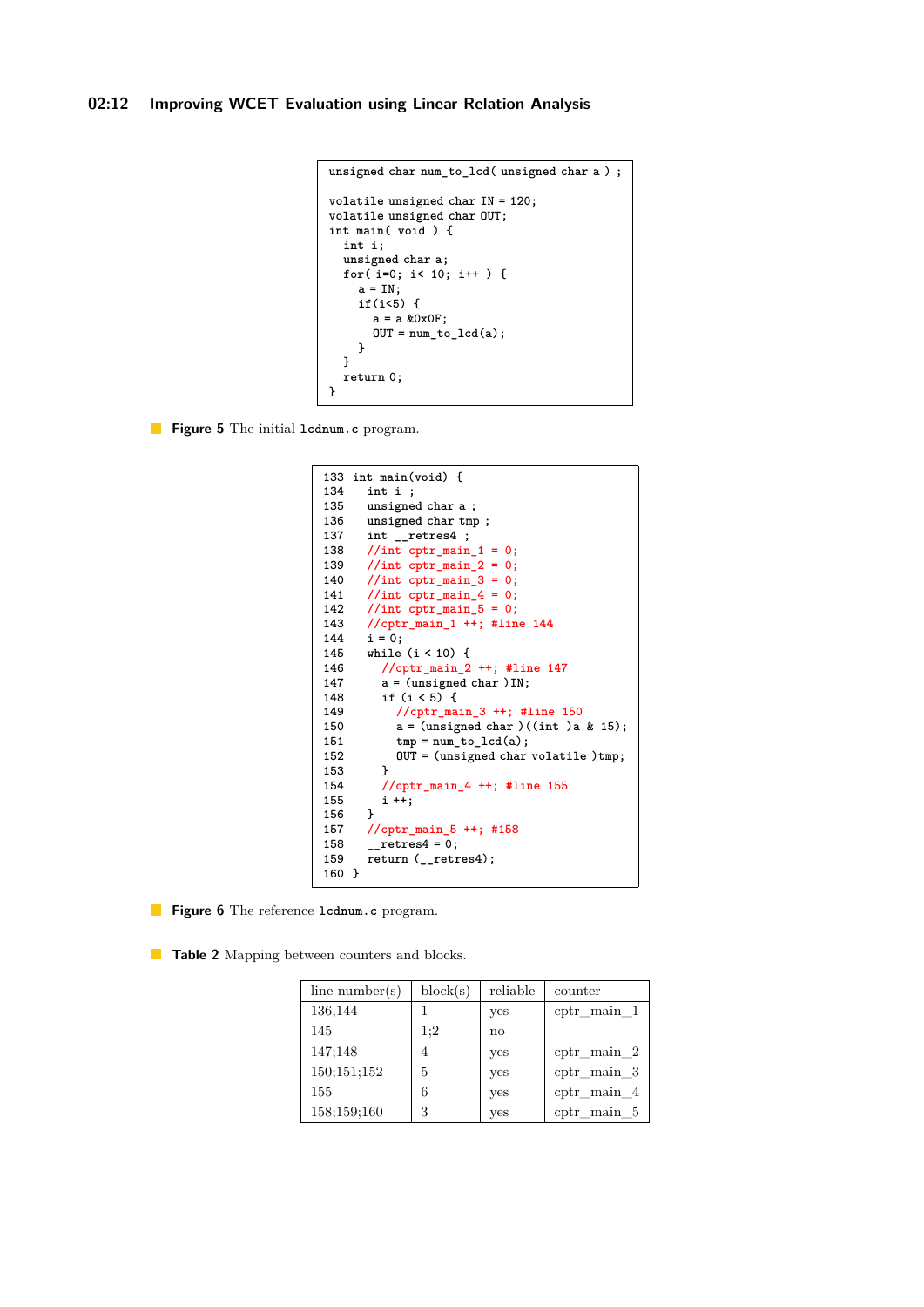several binary basic blocks. In this case, the counter is simply ignored: only counters that are associated to one single BB are retained.

▶ **Example 1** (cont.). Table [2](#page-11-2) shows the mapping between counters and blocks that is built by our back-end.

The linear constraints on the retained counters are then translated literally into linear constraints on BB, and added to the basic ILP system provided by OTAWA.

▶ **Example 1** (cont.). The translation of the constraints discovered by PAGAI is the following:

```
x4<sup>nain</sup> = 10;
x6_main = 10;
x5_main \leq 5;
```
At last, both systems are solved and the corresponding estimations can be compared.

```
▶ Example 1 (cont.). After a second call to LP_SOLVE, the final result is printed:
Estimation WITHOUT PAGAI: 1540
Estimation WITH PAGAI: 945
```
#### <span id="page-12-0"></span>**4.4 Traceability and optimization**

In our framework, traceability is the ability to relate execution paths in the binary code (bin. CFG) to execution paths in the source code (source CFG).

Some optimizations performed by the compiler may strongly modify the control structure and thus alter traceability: loop unrolling, block replication, out-of-order execution. This is why most of the related works assume no compiler optimization to guarantee a perfect matching between the two CFGs.

However forbidding optimization is not satisfactory in real-time domains, where execution times have to be predictable, but also short. For a standard compiler like gcc, the observed speed-up between no optimization (-O0 option) and a standard level of optimization (-O1) is around two.

The most satisfactory solution would be a compiler that provides a precise traceability even in case of CFG optimization. Some work has been done to design and/or adapt the compilation process for this purpose, for instance [\[26,](#page-19-21) [31,](#page-19-22) [22\]](#page-19-23).

Unfortunately, off-the-shelf standard compilers such as gcc hardly provide a precise and reliable information in case of CFG optimization. The idea is then to use the compiler options in order to forbid (as far as possible) CFG transformations, but still allow other optimizations, in particular those that concern data management.

The gcc compiler proposes numerous options to control optimizations, but there hardly exists a comprehensive and exhaustive description of their effects and inter-dependencies. For this experiment, we have empirically defined a *customized level* (called CO in the sequel). We started from the standard -O1 level, and removed about 20 individual optimizations using the -fno directive (see appendix [B\)](#page-26-0). We cannot guarantee that this customized level will preserve the CFG for all programs, but the method is safe: as explained in Section [4.3,](#page-10-0) a counter (and then a source code line) that is not associated to exactly one basic block of the binary code is simply ignored. As a consequence, the only risk is to lose information that would have made the WCET estimation tighter. Note that this statement suppose that the gcc debugging information is reliable, which is indeed unprovable, but *empirically* reasonable.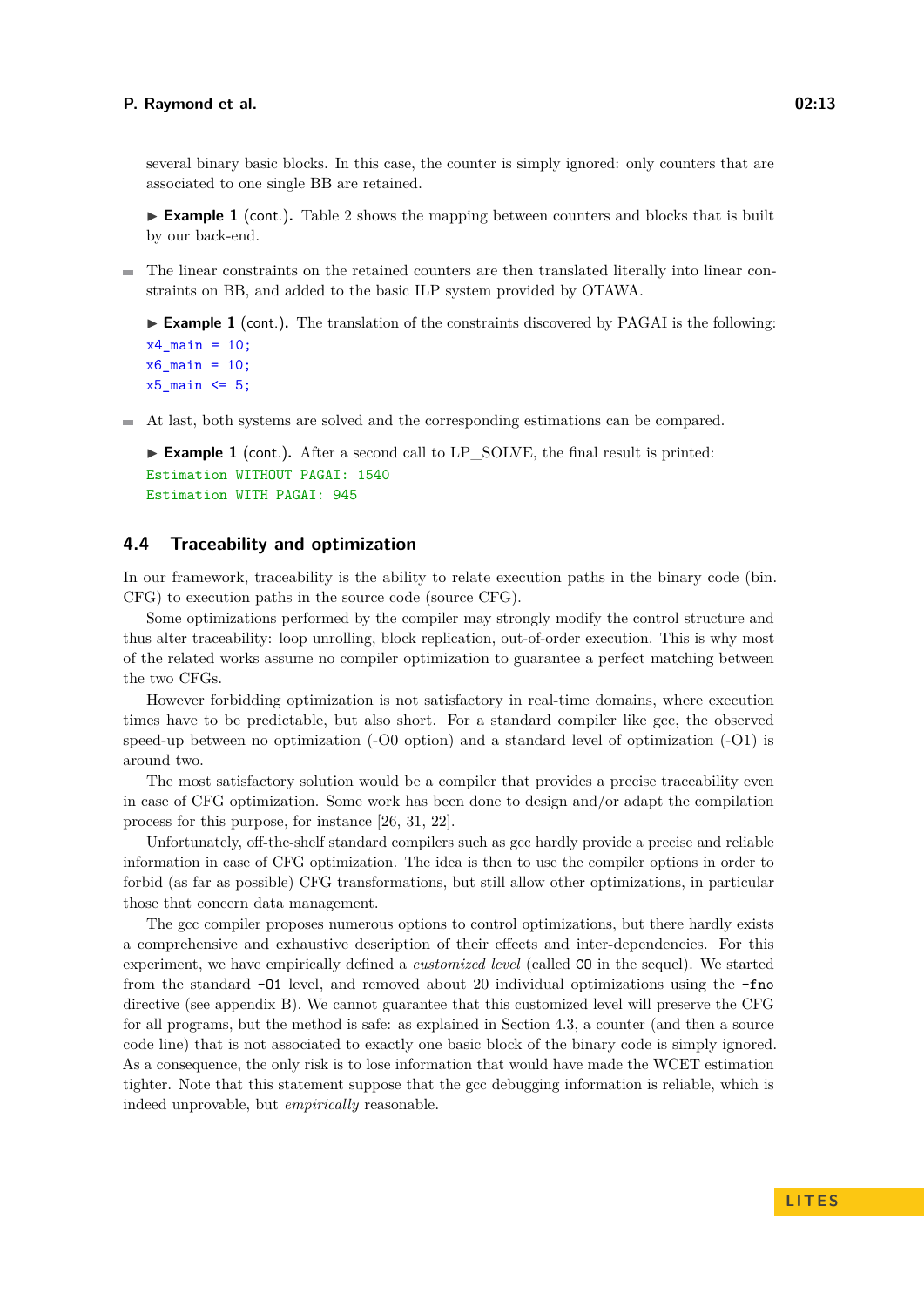#### **02:14 Improving WCET Evaluation using Linear Relation Analysis**

▶ **Example 2.** When applying the C<sub>0</sub> method to our running example, we get 100% traceability. As a consequence, the interesting counter property (5-cptr main 3 >= 0) can still be translated into a BB constraint (**x11\_main <= 5;**) leading to the final result: Estimation WITHOUT PAGAI: 641 Estimation WITH PAGAI: 421

On this example, we observe that code optimization leads to an initial WCET estimation 2.4x smaller (641 vs 1540). The traceability is preserved and the improvement due to the counter analysis is of the same order (34.3% vs 38.6%).

### <span id="page-13-0"></span>**5 Experiments**

### **5.1 Benchmarks**

We tested our approach on programs from the TacleBench [\[11\]](#page-19-24), a set of C programs widely used in the WCET community. [8](#page-13-1) A first check has been made to retain only purely sequential programs that compile "out of the box": 53 applications of the 58 in the TacleBench<sup>[9](#page-13-2)</sup>

For each program, we try to estimate the WCET of all functions appearing in the code, including the top-level one (main). For each function, inner function calls are recursively inlined at the C level (see Section [4.2\)](#page-9-1). Recursive functions are rejected during this step, and not considered for WCET analysis.

Our goal is to study the influence of our counter-based method (Fig. [4\)](#page-9-0) on a classical estimation (Fig. [3\)](#page-7-0). A prerequisite is therefore that a *reference* estimation exists; hence the programs for which the basic WCET estimation fails are not selected. The OTAWA estimation may fails because of unsupported programming features (pointer arithmetics), or because the analysis does not terminates before a chosen timeout (2 hours).

After this initial selection, 589 functions (out of 639) from the 53 programs of the TacleBench suite are retained.

#### **5.2 Experimental setup**

The proposed framework as presented on Fig. [4](#page-9-0) has numerous parameters (C code instrumentation, linear analysis tuning, compiler optimization etc.) leading to a combinatorial numbers of possibilities. For this systematic experiment, we focus only on two kinds of parameters: those that influence the precision of linear analysis, and those that influence the traceability. The other parameters are fixed once and for all as follows:

- **OTAWA hardware model:** our goal is not to bench or "stress" OTAWA in terms of hardware. We only want it to give an initial IPET system in which we will insert flow facts discovered via LRA. In order to maximize the number of test benches for which OTAWA gives an initial ILP in reasonable time, we consider a very simple, cache-free, ARM-based architecture.
- **Misc. CFG transformations:** some CFG transformations are necessary, due to limitations of OTAWA (switch statements not supported) and /or PAGAI (multiple return statements). This transformations are performed using the CIL library [\[34\]](#page-20-9).
- **Inlining:** because the current version of PAGAI has limited support for inter-procedural analysis, function calls are systematically inlined. This transformation is also implemented using the CIL library. This method improves the precision of the analysis, but makes the analysis much more costly in time and memory.

<span id="page-13-1"></span>The material necessary for reproducing the experiment is freely available at [https://gricad-gitlab.univ](https://gricad-gitlab.univ-grenoble-alpes.fr/verimag/reproducible-research/LRA4w7)[grenoble-alpes.fr/verimag/reproducible-research/LRA4w7](https://gricad-gitlab.univ-grenoble-alpes.fr/verimag/reproducible-research/LRA4w7).

<span id="page-13-2"></span> $9 \text{ The } 5 \text{ missing applications are OS and/or architecture dependent.}$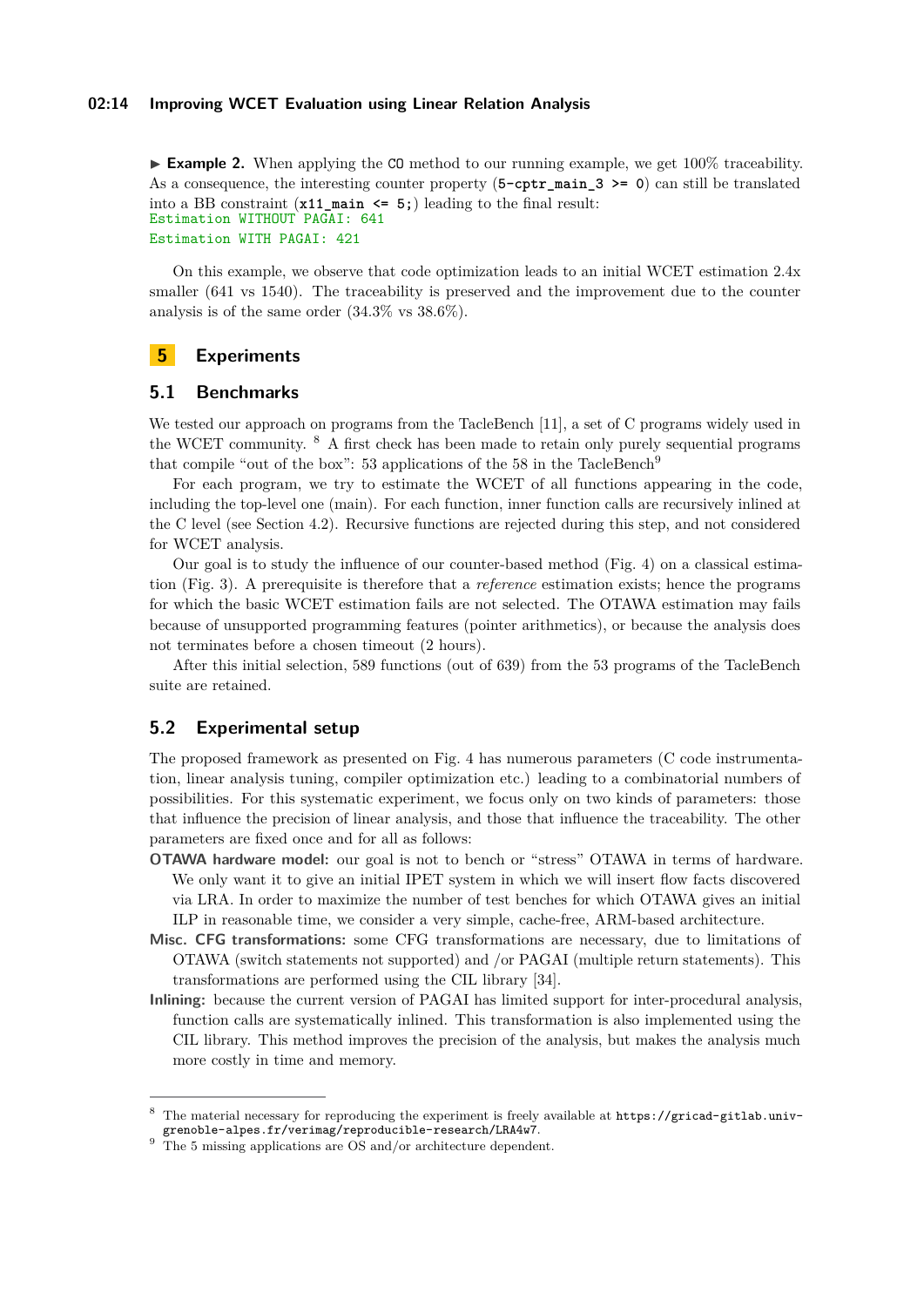<span id="page-14-1"></span>

**Figure 7** LRA analysis statistics on 589 functions, for the two relational abstract domains.

**Loop bounds:** as explained in [3.2.3,](#page-8-2) our method is intrinsically unable to bound nested loops, so a complementary method is necessary to find loop bounds. For this purpose, we can use oRange, but it appears that the CFG transformations performed using CIL strongly alters its performance<sup>[10](#page-14-0)</sup>. In order to maximize the size of the benchmark we thus systematically exploit, when available, the user pragmas given in source code. Nevertheless, we made a complementary experiment, without using pragmas nor oRange, in order to identify the cases where LRA is sufficient to bound the execution time.

#### **5.3 Lessons learnt**

This section presents the lessons learnt form the experiment, by focusing on several points: the ability of the linear analysis to discover "flow facts", and hopefully to enhance the WCET estimation; the influence of the abstract domain on the analysis; the ability of linear analysis to discover loop bounds, and finally the influence of compiler optimizations on traceablity.

### **5.3.1 Linear analysis and flow facts discovery**

When traceability allows it, the constraints discovered by linear analysis are directly translated into *flow facts* giving information on the (im)possible execution paths. These flow facts may be useless if they are redundant with the structural constraints, otherwise they are *new facts*, giving non trivial information on the execution paths. However, even new facts can be useless if they do not concern the worst case execution path. A utility has been developed to check whether the facts discovered by LRA analysis are new or not. Each fact is checked by adding its negation to the set of structural constraints: the fact is redundant if and only if the system becomes infeasible.

Figure [7](#page-14-1) gives statistic on the behavior of the LRA method, for the two relational domains (octagon and polyhedra). Let us focus on the polyhedra case first (a). The PAGAI tool terminates for 509 cases out of 589  $(86.4\%)$ ; for the missing cases  $(13.6\%)$ , it runs out of resources in memory or time. Flow facts are found in 347 cases, and at least one fact is new for 268 ones; finally, new facts lead to a WCET improvement for 76 cases. Statistics are similar for the octagon domain, except that it terminates more often: this explains why the WCET is enhanced more often with octagons, even if this domain is less precise.

<span id="page-14-0"></span><sup>10</sup> The CIL tool normalizes the code by using only unbounded *while* and *break* statements, that are badly handled by oRange. However oRange performs well for the original programs, made of human-written *for* loops.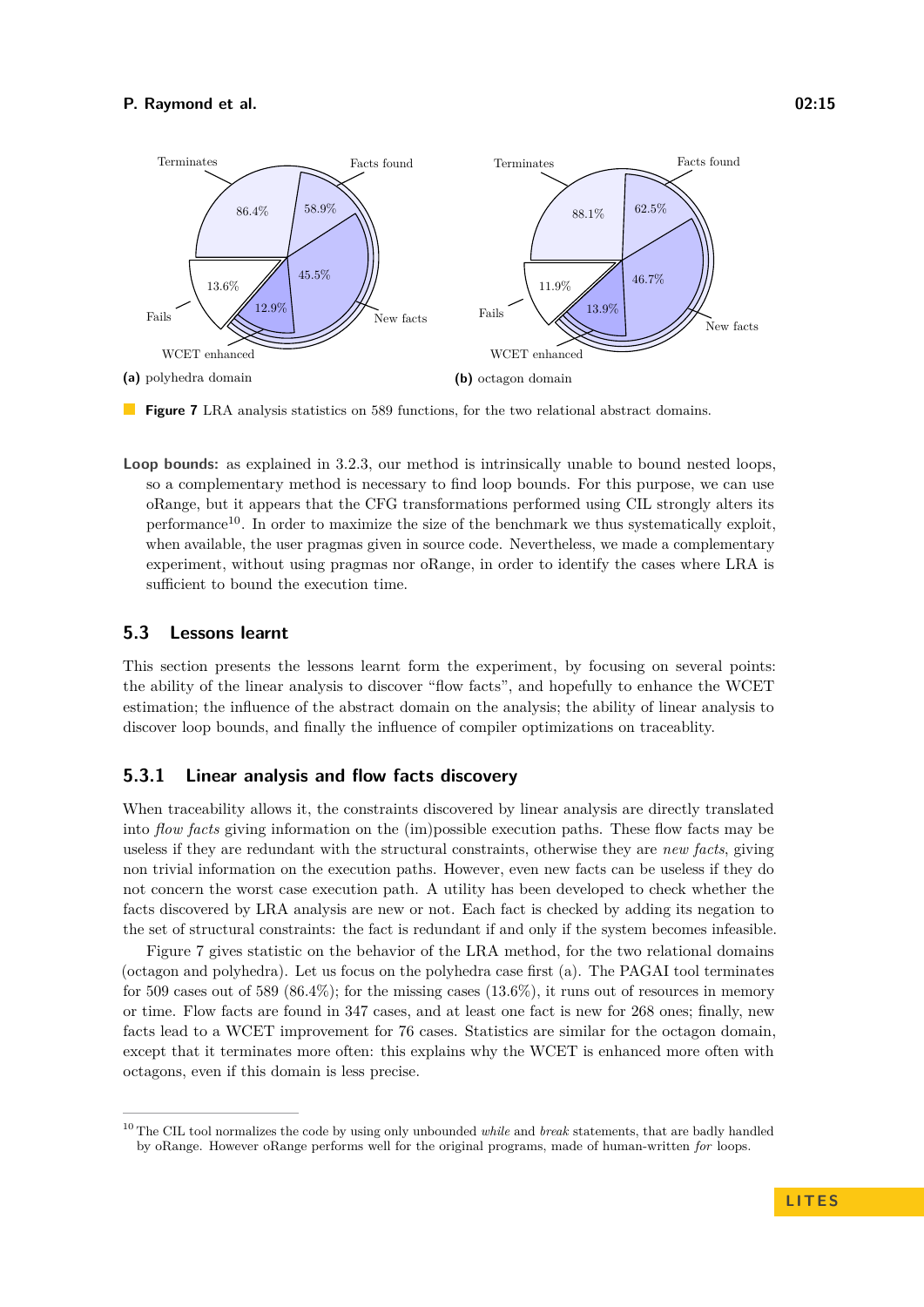### **02:16 Improving WCET Evaluation using Linear Relation Analysis**



**Figure 8** WCET improvement and analysis time depending on abstract domains (b=box, o=octagons, p=polyhedra).

|                | Initial     | Box            |                  |        | Octagons                 |                    |                          | Polyhedra |                        |                              |
|----------------|-------------|----------------|------------------|--------|--------------------------|--------------------|--------------------------|-----------|------------------------|------------------------------|
| Ref            | <b>WCET</b> | Δ              | $\mathbf{Imp}^t$ | Time   | Δ                        | $\mathbf{Imp}^{t}$ | Time                     | $\Delta$  | $\mathrm{Imp}^{\iota}$ | Time                         |
| cr.2           | 227K        | 111K           | 48.7             | $<$ 1s | 111K                     | 48.7               | 4s                       | 111K      | 48.7                   | 1s                           |
| $_{\rm md.13}$ | 2648        | 0              | 0.0              | $<$ 1s | 1920                     | 72.5               | $<$ 1s                   | 1920      | 72.5                   | <1s                          |
| gs.9           | 6934        | $\Omega$       | 0.0              | 1s     | 738                      | 10.6               | 4m                       | 4428      | 63.8                   | 29m                          |
| an.0           | 466M        | $\Omega$       | 0.0              | 4s     | 4M                       | 0.8                | 7 <sub>m</sub>           | 115M      | 24.6                   | 1m                           |
| mp.9           | 52M         | 27M            | 51.1             | 56m    | $\overline{\phantom{0}}$ | -                  | $\overline{\phantom{0}}$ |           |                        | $\overline{\phantom{0}}$     |
| md.14          | 51K         | $\theta$       | 0.0              | 2m     | 5K                       | 10.4               | 21 <sub>m</sub>          |           | -                      | $\qquad \qquad \blacksquare$ |
| $_{\rm md.5}$  | 13M         | $\overline{0}$ | 0.0              | 2m     | $\overline{\phantom{0}}$ | -                  | -                        | 3M        | 21.0                   | 35m                          |

<span id="page-15-0"></span>**Table 3** Some WCET improvement results (full table page [24\)](#page-23-0).

A possible conclusion is that LRA, when it works, is actually good at finding non redundant semantic facts (more than half of the time, when it terminates), but that those facts do not necessarily lead to a WCET improvement (about 15% of the termination cases).

### **5.3.2 Abstract domains**

The main goal of the experiment is to observe the influence of the linear analysis on the WCET estimation. The linear analysis performed by PAGAI is parameterized by the choice of an abstract domain to represent the possible values of the counters. Two domains proposed by PAGAI are *relational*, and thus are likely to express relations between our counters and the original variables in the programs:

- The polyhedra domain is the most precise since it can handle any linear relation, and its algorithmic cost is exponential in the worst case.
- The octagon domain handles intervals and bounded pairwise sums or differences. It is less precise, but has a polynomial cost in the worst case:  $O(n^3)$  in time, and  $O(n^2)$  in space.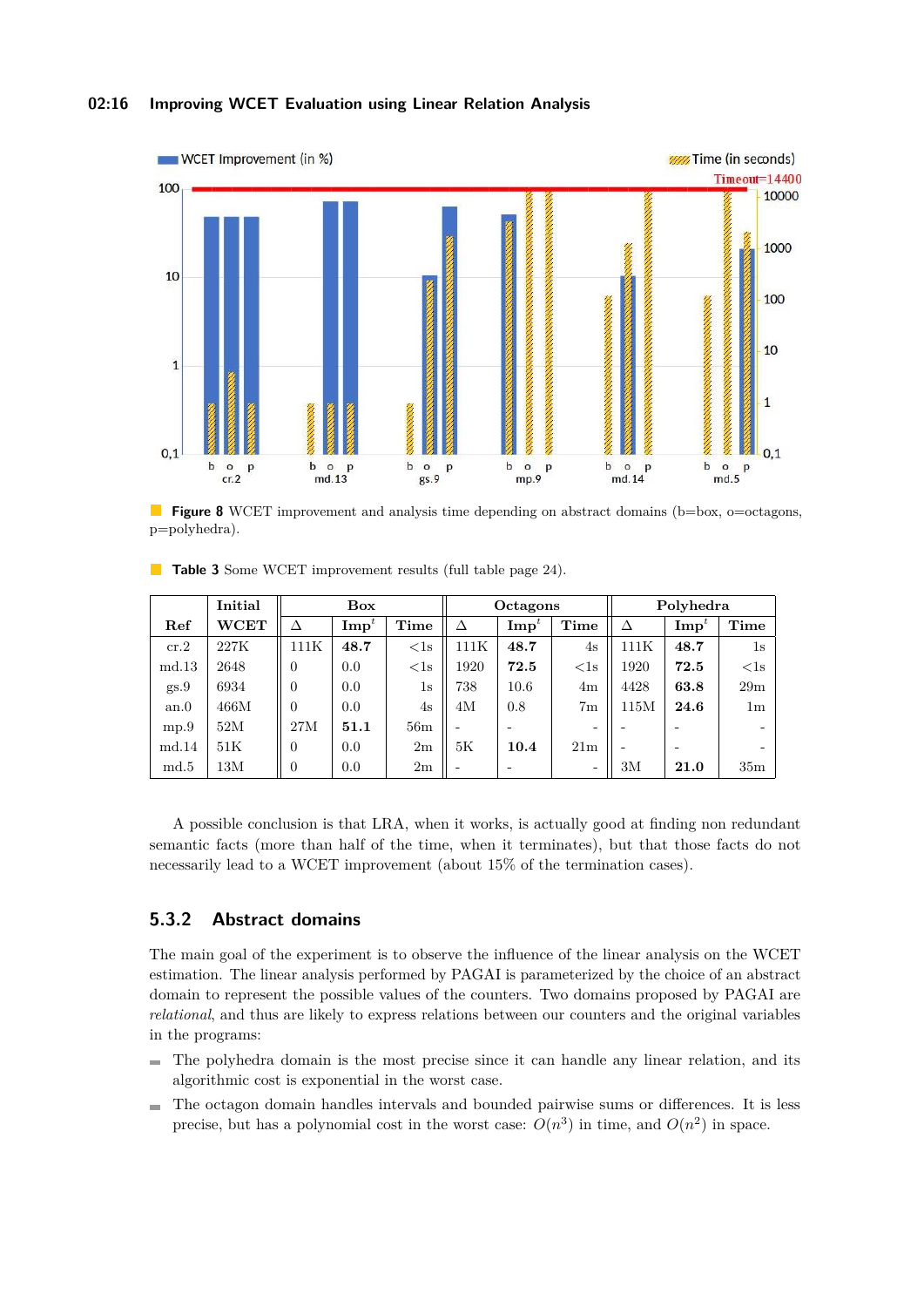To be exhaustive, we also consider the domain *box*, which handles only intervals. Since this domain is non-relational, it is intrinsically unable to relate our additional counters to the program variables. The flow facts that can be discovered with the box domain are thus limited (basically, counters stuck down to zero, which correspond to dead code).

The WCET estimation is improved by at least one domain for 90 functions. The gain ranges from negligible  $(0.1\%)$  to interesting (around  $10\%$ ) or even huge (more than  $50\%$ ). We limit here the comments to the cases where the enhancement is greater 0.8%. The detailed results for these 60 cases are given in appendix (table [6,](#page-23-0) page [24\)](#page-23-0), and a selection of typical cases is given in table [3.](#page-15-0)

The experiment gives some interesting information:

- $\blacksquare$  The interest of the *box domain* is very limited: it is an indirect way of performing constant propagation and dead code "pruning". Most of the time it gives no improvement (42 out of 60, e.g., md.13, gs.9). However, since it is the cheapest domain, it may give results when other domains fail (6 times, e.g., mp.9).
- When both *octagons* and *polyhedra* terminate, they often give the same result (34 out of 60 cases, e.g., cr.2, md.13). However there are some cases  $(12 \text{ out of } 60, e.g., gs.9)$ , where the expressiveness of polyhedra is actually useful (constraint involving 3 or more variables, and pairwise relations with non unit coefficients).
- In compliance with the theoretical complexity, *octagons* may terminates while *polyhedra* fails (7 cases, e.g., md.14). Nevertheless, there is also one case where *octagons* fail while *polyhedra* works (md.5). This is due to the fact that the cost of octagons is almost always cubic in the number of variables, while the exponential cost of polyhedra is rarely reached in practice.

### **5.3.3 Loop bounds**

LRA is intrinsically limited to the discovery of single loop bounds (cf. [3.2.3\)](#page-8-2). We made a complementary experiment to check if and when LRA actually finds such loops. For this experiment, we only consider the short-list of programs from Table [6](#page-23-0) where PAGAI terminates when using a relational domain (octagon or polyhedra); as a matter of fact, using the *box* domain is irrelevant since it can't find any loop bound other than 0.

For these 54 programs, we have:

- computed the *loop level*, which is maximal depth of nested loops appearing in the program (0: no loop at all, 1: only single loops, 2 or more: nested loops);
- launched our tool without using oRange nor user-pragmas. The LRA analysis is performed twice: with the octagon and the polyhedra domain, and we keep only the best result.

Table [7](#page-24-0) (page [25\)](#page-24-0) lists the results; the column "pagai" simply indicates if the analysis give a bounded WCET, since the WCET value is, in this case, the same as the one in Table [6.](#page-23-0)

There are 10 test cases that are loop-free, and thus with no bounds to found. There are 25 programs with only single loops (level=1); these are the cases where PAGAI is supposed to find bounds, and it actually does it for most of the cases (19 out of 25). In fact, PAGAI finds the bounds for all loops that are semantically guarded by a counter condition, that is, *for* loops or equivalent. The cases where PAGAI does not find bounds are those where the loop is guarded by a *points-to* condition (e.g., while (\*p++)).

We expected PAGAI not to bound any program with a loop level greater than 1, which is the case except for one program (ex.2). In fact this example is a "false counter-example": the loop depth is *syntactically* 2, but the inner-loop appears in a branch which is never executed. The loop depth is then *semantically* 1.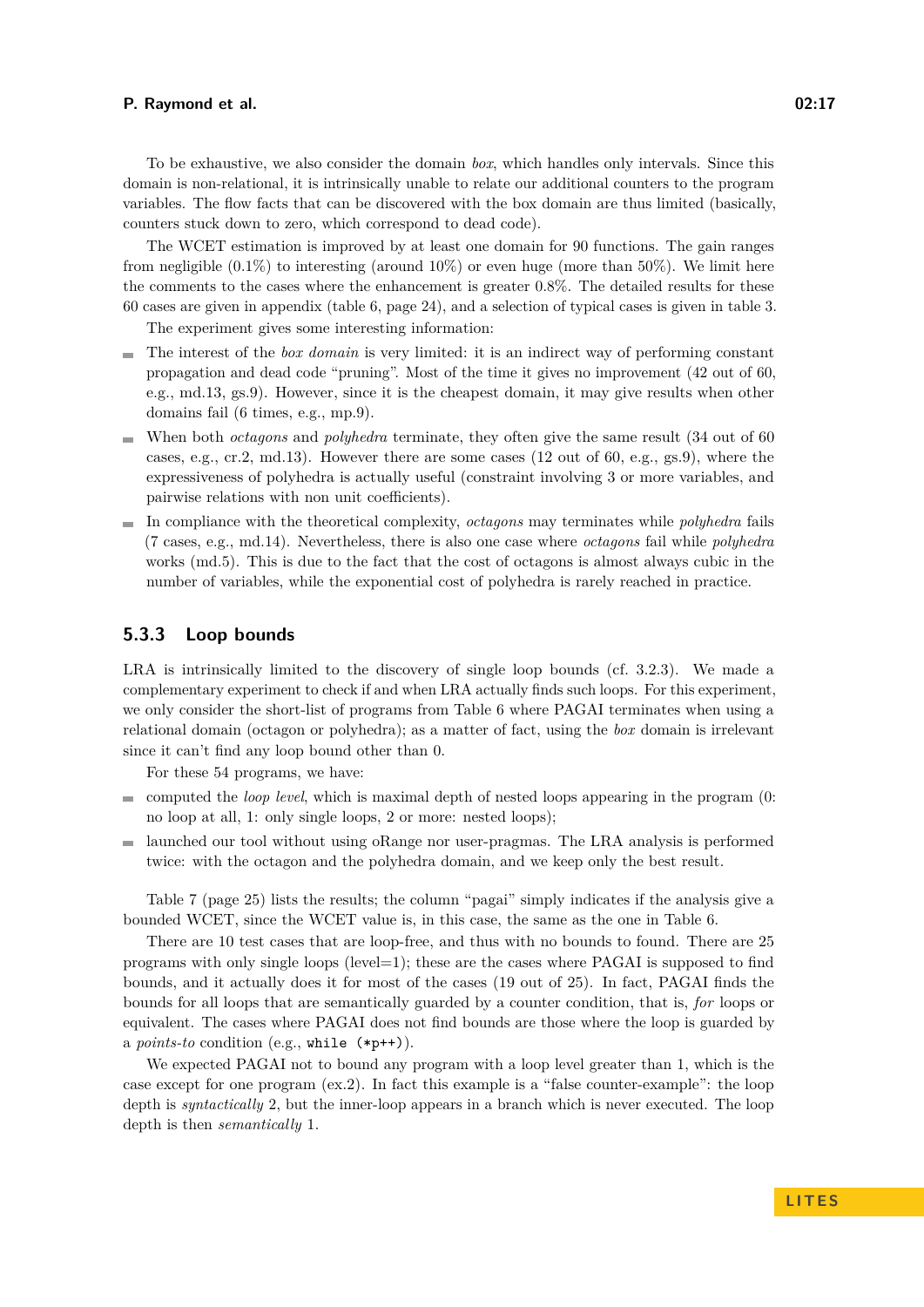#### **02:18 Improving WCET Evaluation using Linear Relation Analysis**

|               |            | O <sub>0</sub> |                  | $_{\rm CO}$                                     |             |             |                  |              |    |               |  |
|---------------|------------|----------------|------------------|-------------------------------------------------|-------------|-------------|------------------|--------------|----|---------------|--|
|               | Initial    | $_{\rm Best}$  | <b>Best</b>      | Initial<br>Opt.<br>$_{\rm Best}$<br><b>Best</b> |             |             |                  | Traceability |    |               |  |
| Ref           | $\rm WCET$ | <b>WCET</b>    | $\mathbf{Imp}^t$ | speedup                                         | <b>WCET</b> | <b>WCET</b> | $\mathbf{Imp}^t$ |              |    |               |  |
| md.13         | 2648       | 728            | 72.5             | 3.3x                                            | 791         | 215         | 72.8             | 100%         | of | $\mathcal{D}$ |  |
| an.0          | 466M       | 351M           | 24.6             | 3.0x                                            | 157M        | 116M        | 25.9             | 100%         | of | 44            |  |
| cr.2          | 227K       | 116K           | 48.7             | 2.3x                                            | 97K         | 50K         | 48.7             | 41%          | of | 24            |  |
| $_{\rm md.5}$ | 13M        | 10M            | 21.0             | 3.4x                                            | 4M          | 3M          | 15.0             | 80\%         | of | 40            |  |
| ex.2          | 278K       | 224K           | 19.2             | 1.3x                                            | 218K        | 218K        | 0.0              | $46\%$       | Ωt | 13            |  |

<span id="page-17-0"></span>**Table 4** Impact of compiler optimizations on WCET and LRA

### **5.3.4 Optimization level and traceability**

The main focus of this work is the influence of linear analysis on the precision of the WCET estimation. Nevertheless, since analysis is performed at the C level, the problem of the traceability between the C and the binary code must be considered. Forbidding any optimization is not an option in real-time domain. We argue that a well-chosen set of optimizations can lead to a reasonable compromise between traceability and program speed-up.

For all functions that give some enhancement on the non-optimized code, we run the experiments using the custom optimization (CO) level defined in [4.4.](#page-12-0) Since the counter analysis is completely independent to the compilation method, the linear relations found are the same, and the ability to enhance the WCET estimation is only due to traceability.

The detailed results of this experiment are given in appendix (table [8,](#page-25-0) page [26\)](#page-25-0), and a selection of typical cases is given in table [4.](#page-17-0) The table gathers the results obtained with the non-optimized binary code O0, and the optimized one CO. For each optimization level, the table gives:

- the *Initial WCET*, in CPU cycles, computed by OTAWA,
- $\blacksquare$  the *Best WCET*, enhanced thanks to the properties discovered with PAGAI, with some abstract domain,
- the corresponding **Improvement** percentage.

The table also shows the *Optimization speed-up*, which is the ratio between the initial O0 and the initial CO estimation, i.e., it measures the gain obtained just because of the compilation, before applying the counter method. Finally, for CO compilation, the table gives an information on the *Traceability*: the percentage of counters introduced for LRA at C level, that are actually associated to some basic block, at binary level. Traceability in the O0 mode is not shown in the table as it is always 100%.

The interesting information given by the experiment are:

- Even if the CO level is very limited (subset of O1 level, and a fortiori of O2), it generates a fairly optimized code: the speed-up is mostly between 2x and 4x.
- $\blacksquare$  In most of the cases (53 out of 60) traceability is 100%, and one can observe an enhancement due to LRA similar to the one obtained with O0 code. Indeed, this improvement is obtained on the CO initial WCET, which is already much smaller than the one obtained for the non-optimized code (e.g., md.13, an.0).
- $\blacksquare$  In some cases, traceability is partly lost, but remain sufficient to enhance the estimation (4 cases, e.g., cr.2, md.5).
- Finally, for 3 cases, partial traceability leads to no enhancement (e.g.,  $ex.2$ ).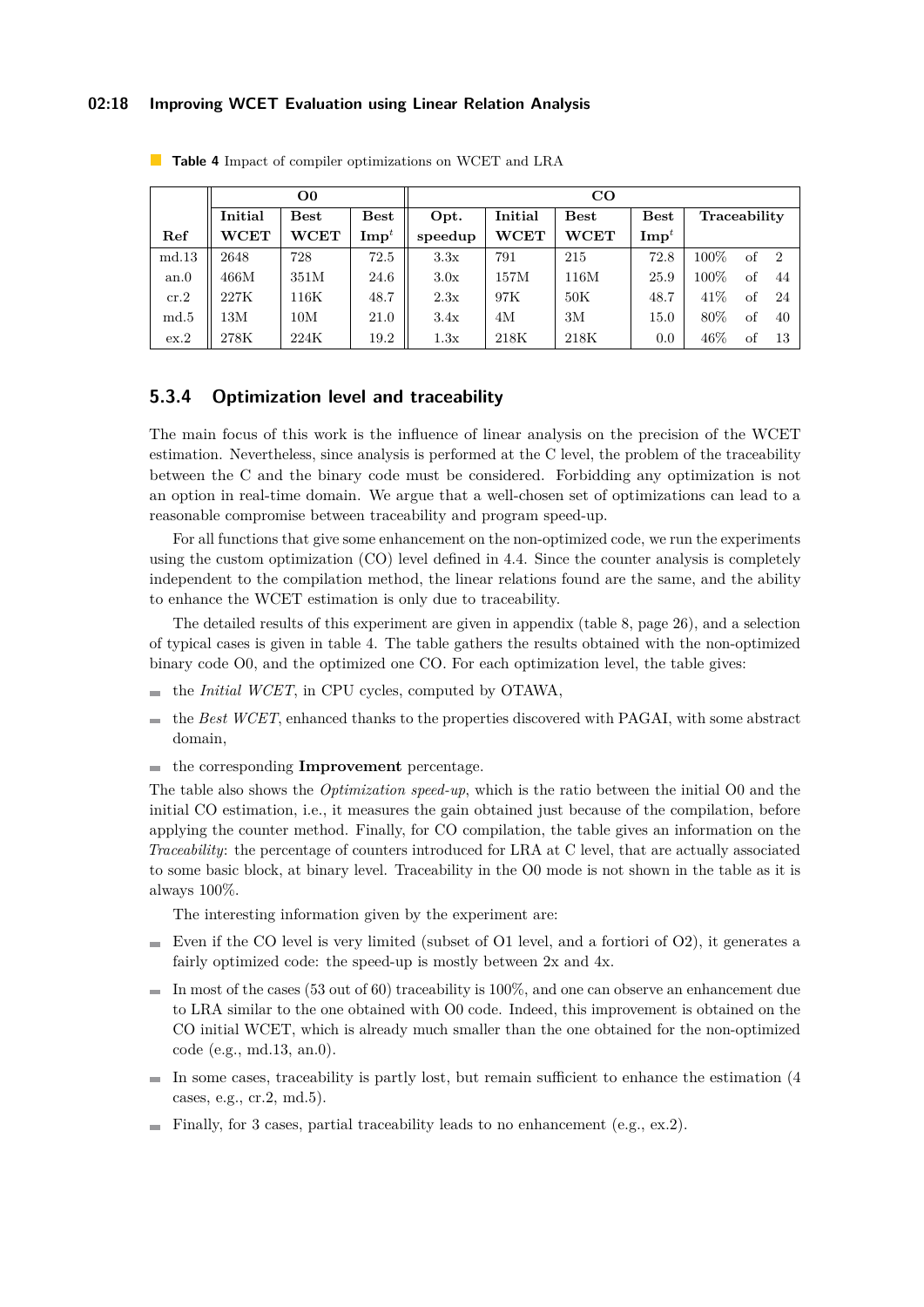### **6 Conclusion and future work**

Linear Relation Analysis is a powerful technique to discover invariant linear relations between numerical variables of a program. On the other hand, the classical evaluation of WCET using Implicit Path Enumeration Technique is based on expressing the WCET as the solution of an Integer Linear Program, the variables of which are counters associated with the basic blocks of the program. So, the idea of adding these counters as auxiliary variables in the program, and using the results of LRA as semantic flow-facts to be added to the ILP, is rather natural. Our goal, in this paper, was to conduct a light-weight experiment – by combining existing tools – to evaluate the benefits of the approach. Secondarily, such an experiment raised the question of traceability, since semantic flow-facts are discovered on the source program, while the WCET is evaluated on the executable code. The conclusion of this experiment on public benchmarks is manyfold:

- $\blacksquare$  LRA finds new semantic facts in many examples (46%), but many of these new facts do not influence the evaluated WCET. However, the WCET is improved on a significant subset (almost 14%) of the examples, and the improvement is often interesting.
- $\blacksquare$  the traceability problems can be safely dealt with, using the debugging information provided by the compiler; this is the case even in the presence of strong compiling optimizations, as long as these optimizations do not modify too much the control structure of the program.

This work could be continued in several directions.

- $\blacksquare$  It would be interesting to limit the number of counters, as the cost of LRA can be exponential in the number of variables. Of course, counters which are structurally related by flow equations can be saved, but their cost is low in polyhedra computations (they are linked to each other by equations). An appealing idea would be to introduce counters on the branches of a conditional, only when these branches appear to have strongly different execution times, a measure that is roughly available after the micro-architectural analysis [\[43\]](#page-20-8).
- Existing LRA analyzers (like PAGAI) are generally not inter-procedural, which forced us to m. inline the procedures in our experiments. An inter-procedural version of LRA must be studied to solve this problem. The *relational* nature of LRA is surely an advantage, since a procedure can be associated a summary as an input-output relation. Summaries of called procedures can then be used in the caller, in a bottom-up fashion.
- Traceability is still a concern, which would benefit from a better cooperation of the compiler [\[25\]](#page-19-25).

#### **References**

- <span id="page-18-4"></span>**1** Mihail Asavoae, Claire Maiza, and Pascal Raymond. Program Semantics in Model-Based WCET Analysis: A State of the Art Perspective. In *13th International Workshop on Worst-Case Execution Time Analysis, WCET 2013, July 9, 2013, Paris, France*, volume 30 of *OASICS*, pages 32–41. Schloss Dagstuhl - Leibniz-Zentrum fuer Informatik, 2013.
- <span id="page-18-3"></span>**2** Roberto Bagnara, Elisa Ricci, Enea Zaffanella, and Patricia M. Hill. Possibly Not Closed Convex Polyhedra and the Parma Polyhedra Library. In M. V. Hermenegildo and G. Puebla, editors, *9th International Symposium on Static Analysis, SAS'02*, Madrid, Spain, September 2002. LNCS 2477. [doi:10.1007/3-540-45789-5\\_17](https://doi.org/10.1007/3-540-45789-5_17).
- <span id="page-18-1"></span>**3** Gogul Balakrishnan and Thomas W. Reps. DI-VINE: DIscovering variables IN executables. In *Verification, Model Checking, and Abstract Interpretation, VMCAI 2007*, pages 1–28, Nice, France, January 2007.
- <span id="page-18-2"></span>**4** Gogul Balakrishnan, Thomas W. Reps, David Melski, and Tim Teitelbaum. WYSINWYX: what you see is not what you execute. In *Verified Software: Theories, Tools, Experiments, VSTTE 2005*, pages 202–213, Zurich, Switzerland, October 2005.
- <span id="page-18-0"></span>**5** Clément Ballabriga, Hugues Cassé, Christine Rochange, and Pascal Sainrat. OTAWA: An open toolbox for adaptive WCET analysis. In *SEUS*, 2010.
- <span id="page-18-5"></span>**6** Duc-Hiep Chu, Joxan Jaffar, and Rasool Maghareh. Precise Cache Timing Analysis via Symbolic Execution. In *2016 IEEE Real-Time and Embedded Technology and Applications Symposium (RTAS)*, pages 1–12, 2016.
- <span id="page-18-6"></span>**7** Patrick Cousot and Radia Cousot. Abstract interpretation: a unified lattice model for static analysis of programs by construction or approximation of fixpoints. In *4th ACM Symposium on Principles of Programming Languages, POPL'77*, Los Angeles, January 1977.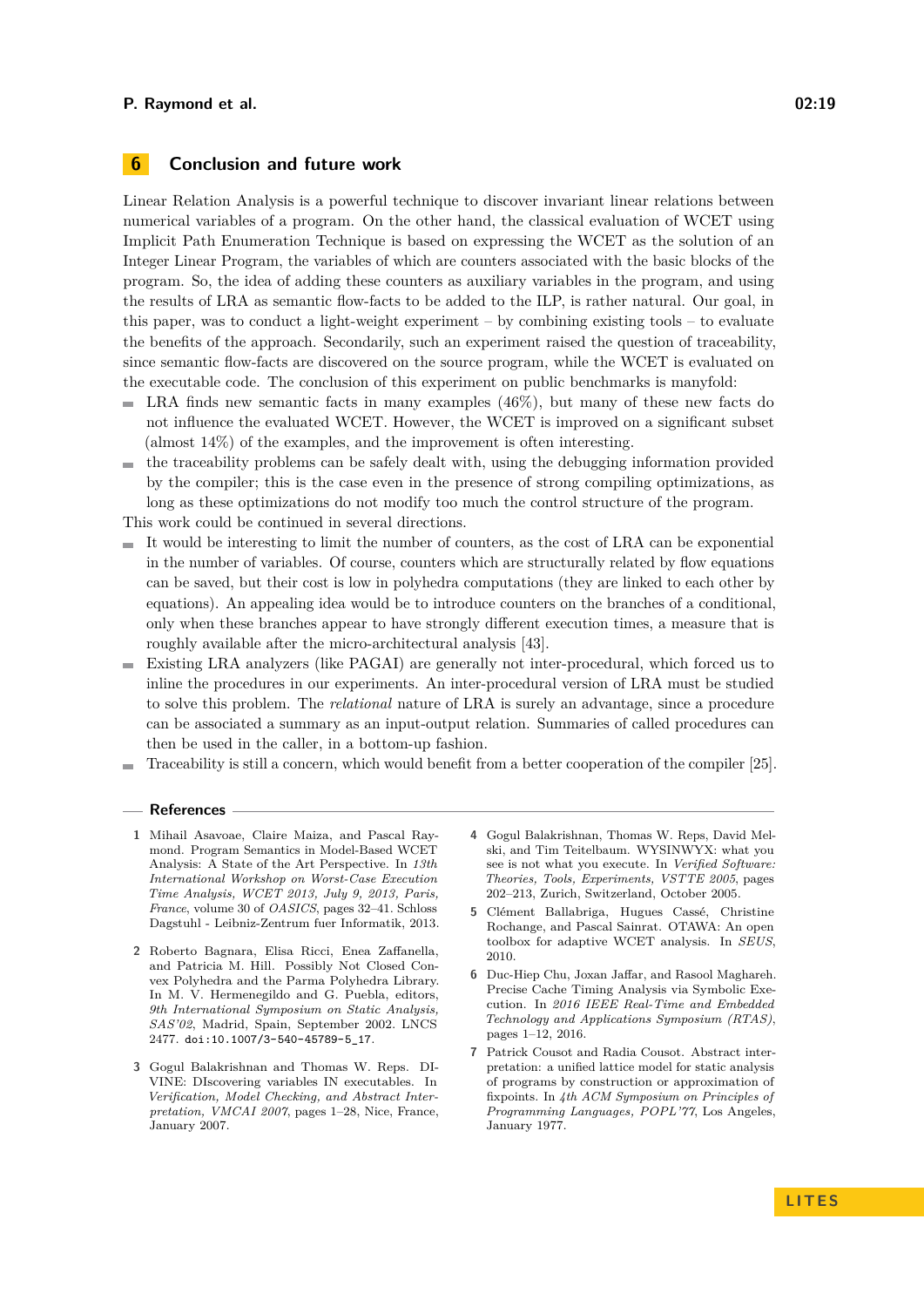#### **02:20 Improving WCET Evaluation using Linear Relation Analysis**

- <span id="page-19-3"></span>**8** Patrick Cousot and Nicolas Halbwachs. Automatic discovery of linear restraints among variables of a program. In *5th ACM Symposium on Principles of Programming Languages, POPL'78*, Tucson (Arizona), January 1978.
- <span id="page-19-9"></span>**9** Marianne de Michiel, Armelle Bonenfant, Hugues Cassé, and Pascal Sainrat. Static loop bound analysis of C programs based on flow analysis and abstract interpretation. In *IEEE Int'l Conf. on Embedded and Real-Time Computing Systems and Applications (RTCSA)*, 2008.
- <span id="page-19-6"></span>**10** Sun Ding, Hee Beng Kuan Tan, and Kaiping Liu. A Survey of Infeasible Path Detection. In *Proceedings of the 7th International Conference on Evaluation of Novel Approaches to Software Engineering (ENASE 2012), Wroclaw, Poland, 29-30 June, 2012.*, pages 43–52, 2012.
- <span id="page-19-24"></span>**11** Heiko Falk, Sebastian Altmeyer, Peter Hellinckx, Björn Lisper, Wolfgang Puffitsch, Christine Rochange, Martin Schoeberl, Rasmus Bo Sorensen, Peter Wägemann, and Simon Wegener. TACLeBench: A Benchmark Collection to Support Worst-Case Execution Time Research. In *16th International Workshop on Worst-Case Execution Time Analysis, WCET 2016, July 5, 2016, Toulouse, France*, pages 2:1–2:10, 2016.
- <span id="page-19-15"></span>**12** Paul Feautrier and Laure Gonnord. Accelerated Invariant Generation for C Programs with Aspic and C2fsm. In *Tools for Automatic Program AnalysiS (TAPAS)*, Perpignan, France, September 2010.
- <span id="page-19-8"></span>**13** Christian Ferdinand, Florian Martin, Christoph Cullmann, Marc Schlickling, Ingmar Stein, Stephan Thesing, and Reinhold Heckmann. New Developments in WCET Analysis. In *Program Analysis and Compilation*, pages 12–52, 2006.
- <span id="page-19-13"></span>**14** Denis Gopan and Thomas Reps. Lookahead widening. In *CAV'06*, Seattle, 2006.
- <span id="page-19-20"></span>**15** Jan Gustafsson, Adam Betts, Andreas Ermedahl, and Björn Lisper. The Mälardalen WCET Benchmarks: Past, Present And Future. In *Proc. of WCET*, pages 136–146, 2010.
- <span id="page-19-7"></span>**16** Jan Gustafsson, Andreas Ermedahl, Christer Sandberg, and Björn Lisper. Automatic Derivation of Loop Bounds and Infeasible Paths for WCET Analysis Using Abstract Execution. In *RTSS*, 2006.
- <span id="page-19-4"></span>**17** Nicolas Halbwachs, Yann-Eric Proy, and Patrick Roumanoff. Verification of real-time systems using linear relation analysis. *Formal Methods in System Design*, 11(2):157–185, August 1997.
- <span id="page-19-11"></span>**18** Julien Henry, Mihail Asavoae, David Monniaux, and Claire Maiza. How to compute worst-case execution time by optimization modulo theory and a clever encoding of program semantics. In *SIGPLAN/SIGBED Conference on Languages, Compilers and Tools for Embedded Systems 2014, LCTES '14*, pages 43–52, June 2014.
- <span id="page-19-16"></span>**19** Julien Henry, David Monniaux, and Matthieu Moy. PAGAI: A Path Sensitive Static Analyser. *Electr. Notes Theor. Comput. Sci.*, 289:15–25, 2012.
- <span id="page-19-5"></span>**20** François Irigoin, Pierre Jouvelot, and Rémy Triolet. Semantical Interprocedural parallelization: An overview of the PIPS Project. In *ACM Int. Conf. on Supercomputing, ICS'91, Köln*, 1991.
- <span id="page-19-19"></span>**21** Bertrand Jeannet and Antoine Miné. Apron: A Library of Numerical Abstract Domains for Static

Analysis. In *Computer Aided Verification (CAV 2009), Grenoble, France*, pages 661–667, June 2009.

- <span id="page-19-23"></span>**22** Raimund Kirner, Peter Puschner, and Adrian Prantl. Transforming flow information during code optimization for timing analysis. *Journal on Real-Time Systems*, 45(1-2), 2010.
- <span id="page-19-10"></span>**23** Jens Knoop, Laura Kovács, and Jakob Zwirchmayr. WCET squeezing: on-demand feasibility refinement for proven precise WCET-bounds. In *Proceedings of the 21st International Conference on Real-Time Networks and Systems*, pages 161–170. ACM, 2013.
- <span id="page-19-17"></span>**24** Chris Lattner and Vikram Adve. LLVM: a compilation framework fopr lifelong program analysis & transformation. In *CGO'04*, pages 75–86, Washington, DC, August 2004. IEEE Computer Society.
- <span id="page-19-25"></span>**25** Hanbing Li, Isabelle Puaut, and Erven Rohou. Traceability of Flow Information: Reconciling Compiler Optimizations and WCET Estimation. In *22nd International Conference on Real-Time Networks and Systems, RTNS'14, Versailles, France, October 8-10, 2014*, 2014.
- <span id="page-19-21"></span>**26** Hanbing Li, Isabelle Puaut, and Erven Rohou. Tracing Flow Information for Tighter WCET Estimation: Application to Vectorization. In *21st IEEE International Conference on Embedded and Real-Time Computing Systems and Applications*, page 10, Hong-Kong, China, August 2015. URL: <https://hal.inria.fr/hal-01177902>.
- <span id="page-19-0"></span>**27** Xianfeng Li, Liang Yun, Tulika Mitra, and Abhik Roychoudhury. Chronos: A timing analyzer for embedded software. *Sci. Comput. Program.*, 69(1-3):56–67, 2007.
- <span id="page-19-2"></span>**28** Yau-Tsun Steven Li and Sharad Malik. Performance analysis of embedded software using implicit path enumeration. *IEEE Trans. on Computer-Aided Design of Integrated Circuits and Systems*, 16(12), 1997.
- <span id="page-19-1"></span>**29** Björn Lisper. SWEET – a tool for WCET flow analysis. In *6th International Symposium On Leveraging Applications of Formal Methods, Verification and Validation (ISOLA)*, October 2014.
- <span id="page-19-14"></span>**30** Paul Lokuciejewski, Daniel Cordes, Heiko Falk, and Peter Marwedel. A Fast and Precise Static Loop Analysis Based on Abstract Interpretation, Program Slicing and Polytope Models. In *Proceedings of the CGO 2009, The Seventh International Symposium on Code Generation and Optimization*, pages 136–146, Seattle, Washington, USA, March 2009.
- <span id="page-19-22"></span>**31** Paul Lokuciejewski and Peter Marwedel. *Worst-Case Execution Time Aware Compilation Techniques for Real-Time Systems*. Springer, 2011. [doi:10.1007/978-90-481-9929-7](https://doi.org/10.1007/978-90-481-9929-7).
- <span id="page-19-12"></span>**32** Ravindra Metta, Martin Becker, Prasad Bokil, Samarjit Chakraborty, and R. Venkatesh. TIC: a scalable model checking based approach to WCET estimation. In *Proceedings of the 17th ACM SIG-PLAN/SIGBED Conference on Languages, Compilers, Tools, and Theory for Embedded Systems, LCTES 2016, Santa Barbara, CA, USA, June 13 - 14, 2016*, pages 72–81, 2016. [doi:10.1145/2907950.](https://doi.org/10.1145/2907950.2907961) [2907961](https://doi.org/10.1145/2907950.2907961).
- <span id="page-19-18"></span>**33** Antoine Miné. The Octagon Abstract Domain. In *Proceedings of the Eighth Working Conference on*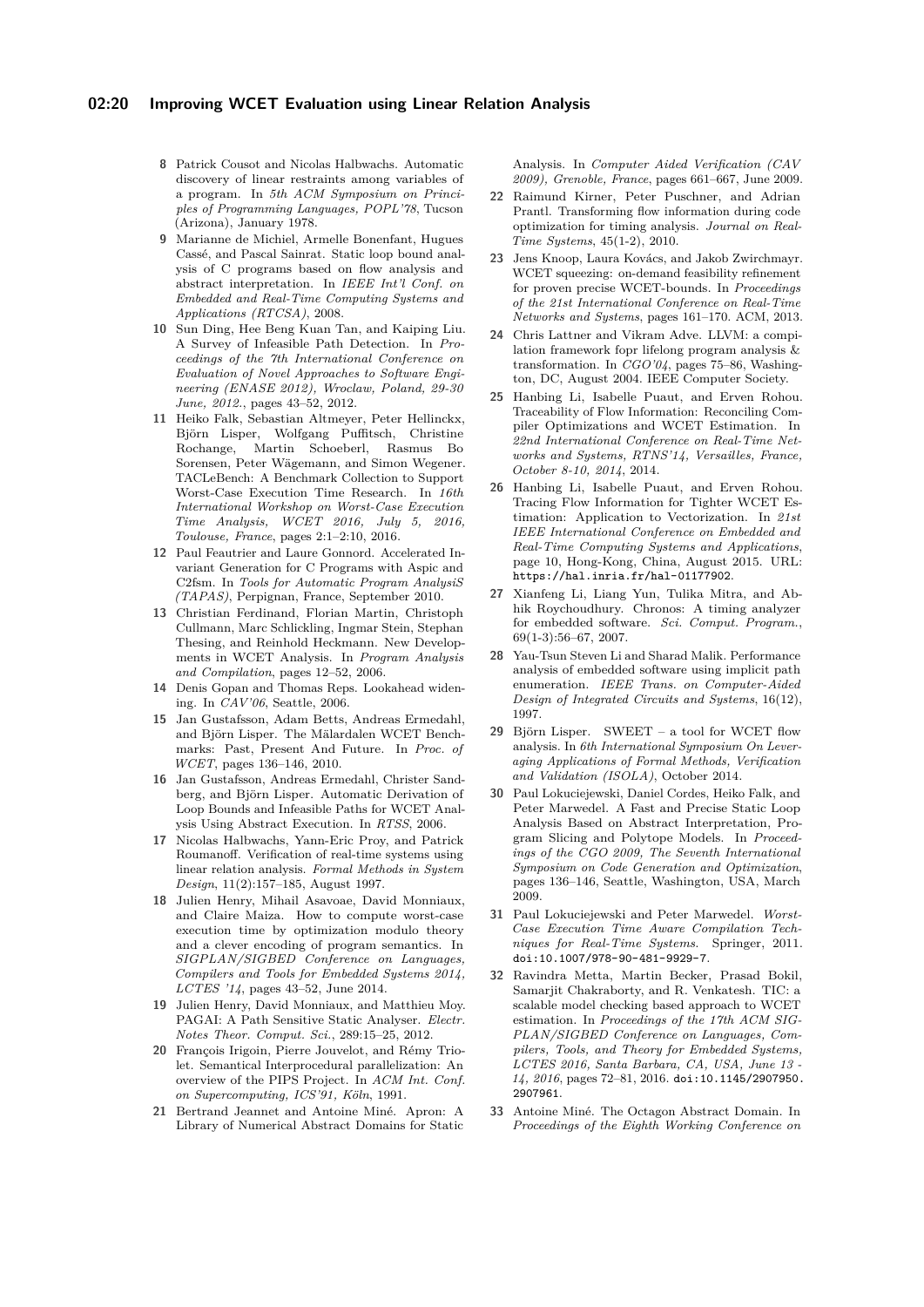*Reverse Engineering, WCRE'01, Stuttgart, Germany, October 2-5, 2001*, page 310, 2001. [doi:](https://doi.org/10.1109/WCRE.2001.957836) [10.1109/WCRE.2001.957836](https://doi.org/10.1109/WCRE.2001.957836).

- <span id="page-20-9"></span>**34** George C. Necula, Scott McPeak, Shree P. Rahul, and Westley Weimer. CIL: Intermediate Language and Tools for Analysis and Transformation of C Programs. In R. Nigel Horspool, editor, *Compiler Construction*, pages 213–228, Berlin, Heidelberg, 2002. Springer Berlin Heidelberg.
- <span id="page-20-6"></span>**35** Pascal Raymond, Claire Maiza, Catherine Parent-Vigouroux, Fabienne Carrier, and Mihail Asavoae. Timing analysis enhancement for synchronous program. *Real-Time Systems*, pages 1–29, 2015.
- <span id="page-20-2"></span>**36** Jordy Ruiz and Hugues Cassé. Using SMT Solving for the Lookup of Infeasible Paths in Binary Programs (regular paper). In *Workshop on Worst-Case Execution Time Analysis, Lund, Sweden, 07/07/2015*, pages 95–104. OASICs, Dagstuhl Publishing, July 2015.
- <span id="page-20-5"></span>**37** Thomas Sewell, Felix Kam, and Gernot Heiser. Complete, High-Assurance Determination of Loop Bounds and Infeasible Paths for WCET Analysis. In *2016 IEEE Real-Time and Embedded Technology and Applications Symposium (RTAS), Vienna, Austria, April 11-14, 2016*, pages 185–195, 2016. [doi:10.1109/RTAS.2016.7461326](https://doi.org/10.1109/RTAS.2016.7461326).
- <span id="page-20-7"></span>**38** Björn Lisper Stefan Bygde, Andreas Ermedahl. An Efficient Algorithm for Parametric WCET Calculation. *Journal of Systems Architecture*, 57(6):614– 624, May 2011.
- <span id="page-20-3"></span>**39** Vivy Suhendra, Tulika Mitra, Abhik Roychoudhury, and Ting Chen. Efficient detection and exploitation
- <span id="page-20-1"></span>**40** Stephan Thesing, Jean Souyris, Reinhold Heckmann, Famantanantsoa Randimbivololona, Marc Langenbach, Reinhard Wilhelm, and Christian Ferdinand. An Abstract Interpretation-Based Timing Validation of Hard Real-Time Avionics Software. In *DSN*, pages 625–632, 2003.
- <span id="page-20-0"></span>**41** Reinhard Wilhelm, Jakob Engblom, Andreas Ermedahl, Niklas Holsti, Stephan Thesing, David Whalley, Guillem Bernat, Christian Ferdinand, Reinhold Heckmann, Tulika Mitra, Frank Mueller, Isabelle Puaut, Peter Puschner, Jan Staschulat, and Per Stenström. The worst-case execution-time problem - overview of methods and survey of tools. *ACM Trans. Embedded Comput. Syst. (TECS)*, 7(3), 2008.
- <span id="page-20-4"></span>**42** Jakob Zwirchmayr, Armelle Bonenfant, Marianne de Michiel, Hugues Cassé, Laura Kovács, and Jens Knoop. FFX: A portable WCET annotation language (regular paper). In *International Conference on Real-Time and Network Systems (RTNS), Pontà-Mousson, 08/11/2012-09/11/2012*, pages 91–100, November 2012.
- <span id="page-20-8"></span>**43** Jakob Zwirchmayr, Pascal Sotin, Armelle Bonenfant, Denis Claraz, and Philippe Cuenot. Identifying Relevant Parameters to Improve WCET Analysis (regular paper). In *Workshop on Worst-Case Execution Time Analysis, Madrid, 08/07/2014*, pages 91–100. OASICs, Dagstuhl Publishing, July 2014.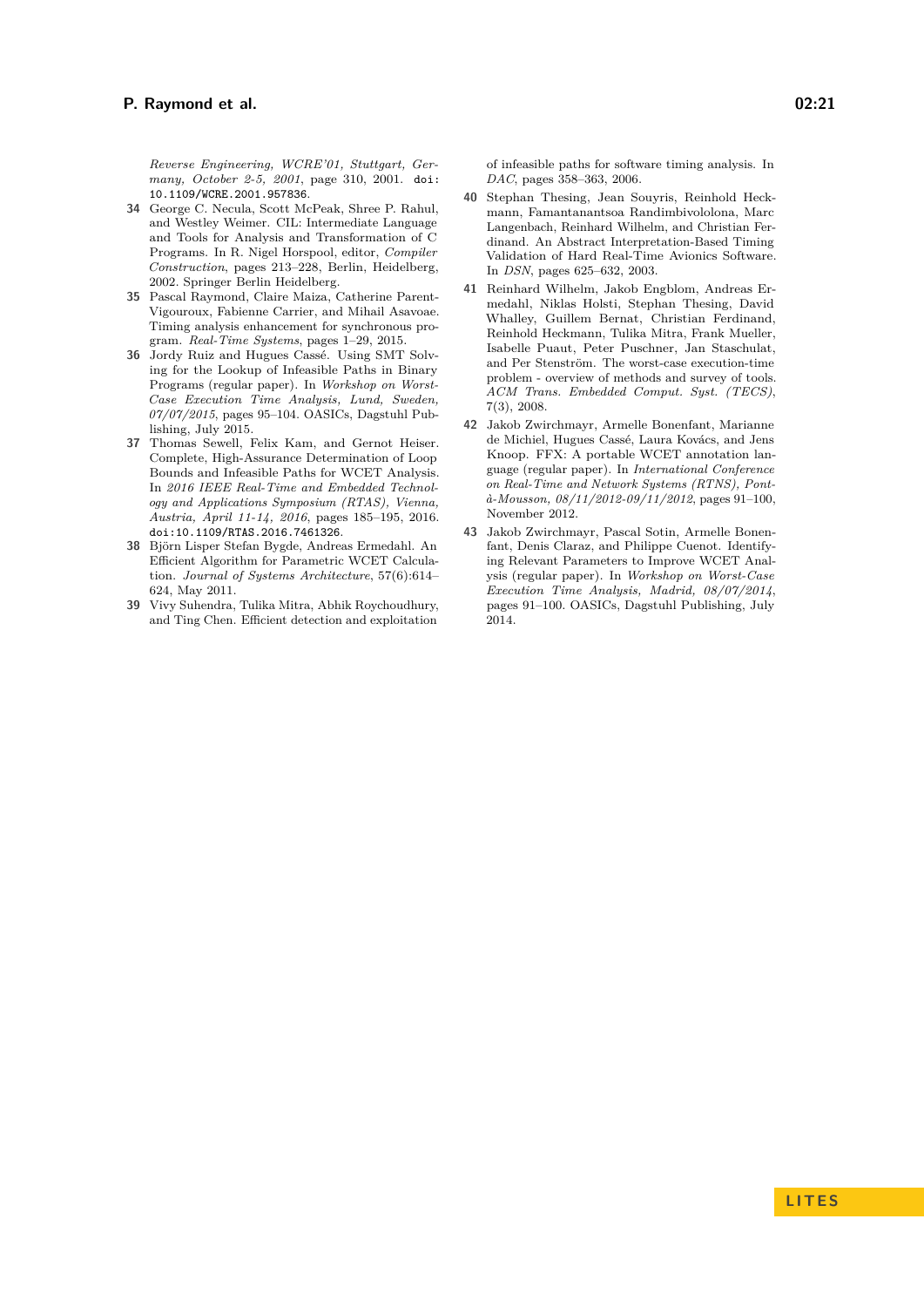#### **02:22 Improving WCET Evaluation using Linear Relation Analysis**

### **A Experiment Results**

The material necessary for reproducing the experiment presented here is freely available at [https:](https://gricad-gitlab.univ-grenoble-alpes.fr/verimag/reproducible-research/LRA4w7) [//gricad-gitlab.univ-grenoble-alpes.fr/verimag/reproducible-research/LRA4w7](https://gricad-gitlab.univ-grenoble-alpes.fr/verimag/reproducible-research/LRA4w7).

Experiment was performed on 589 individual C functions extracted from the TACLeBench [\[11\]](#page-19-24). An improvement of the WCET estimation is observed for 90 functions (15% of the cases). This section details the results for the 60 cases where the improvement is greater than 0.8%.

Table [5](#page-22-0) contains label definitions to ease and shorten the reference to the bench functions: the label (column 1), the source folder in the TACLeBench (column 2), and the function name (column 3).

Table [6](#page-23-0) contains the experiment results using the gcc  $-0$  compilation level. The first column holds the function label, and the second one holds the initial WCET estimation computed by OTAWA. The remaining columns hold information related to the improvement obtained (or not) with Linear relation analysis, using 3 different abstract domains: boxes (intervals), octagons and polyhedra. For each domain, the table gives the improvement in number of cycles  $(\Delta)$  and percentage (Imp<sup>t</sup>), and the time necessary to perform the LRA with PAGAI<sup>[11](#page-21-0)</sup>. Numbers in bold highlight the best improvements among various methods (box, octagons, polyhedra). Empty cells  $('-)$  mean that the corresponding case triggered the 2 hours timeout set for the experiment.

Table [7](#page-24-0) gives information on the ability of PAGAI to discover loop bounds ; to obtain this table, the experiments are re-played without the help of any external method (neither oRange nor the user-given pragmas). For each program, the table gives its loop level (maximal depth of nested loops) and indicates wheter PAGAI finds a bounded WCET or not.

Finally, table [8](#page-25-0) aims at observing the impact of compiler optimization on WCET estimation in general, and our method in particular. We consider two optimization levels: the standard -O0 (no optimization at all), and the ad hoc customized -O1 level (designed to limit CFG transformation and maximize traceability). Since the LRA analysis is performed at the C level, the flow facts discovered are the same whatever is the optimization level. A lack of improvement in the case of optimized code is then necessarily due to an "imperfect" traceability.

The first group of columns recalls the results optained with  $-0$ 0; it only gives the best result. obtained for some abstract domain (refer to Table [6](#page-23-0) for details). The second group gives information on the optimized code:

- $\blacksquare$  the initial WCET estimation given by OTAWA, together with the corresponding *speed-up* factor which indicates how "faster" is the optimized code compared to the non-optimized one;
- $\blacksquare$  the best WCET estimation (together with the improvement percentage) optained using PAGAI;
- the *traceability* ratio indicates how many counters introduced by our method are actually associated to some basic block in the binary code. With a traceability of 100%, we expect to observe an improvement percentage of the same order than the one obtained on the nonoptimized code. Note that the traceability with the non-optimized code is not given since it is always 100%.

<span id="page-21-0"></span><sup>&</sup>lt;sup>11</sup> Results obtained on an Intel(R) Xeon(R) CPU E5-2683 v3  $@$  2.00GHz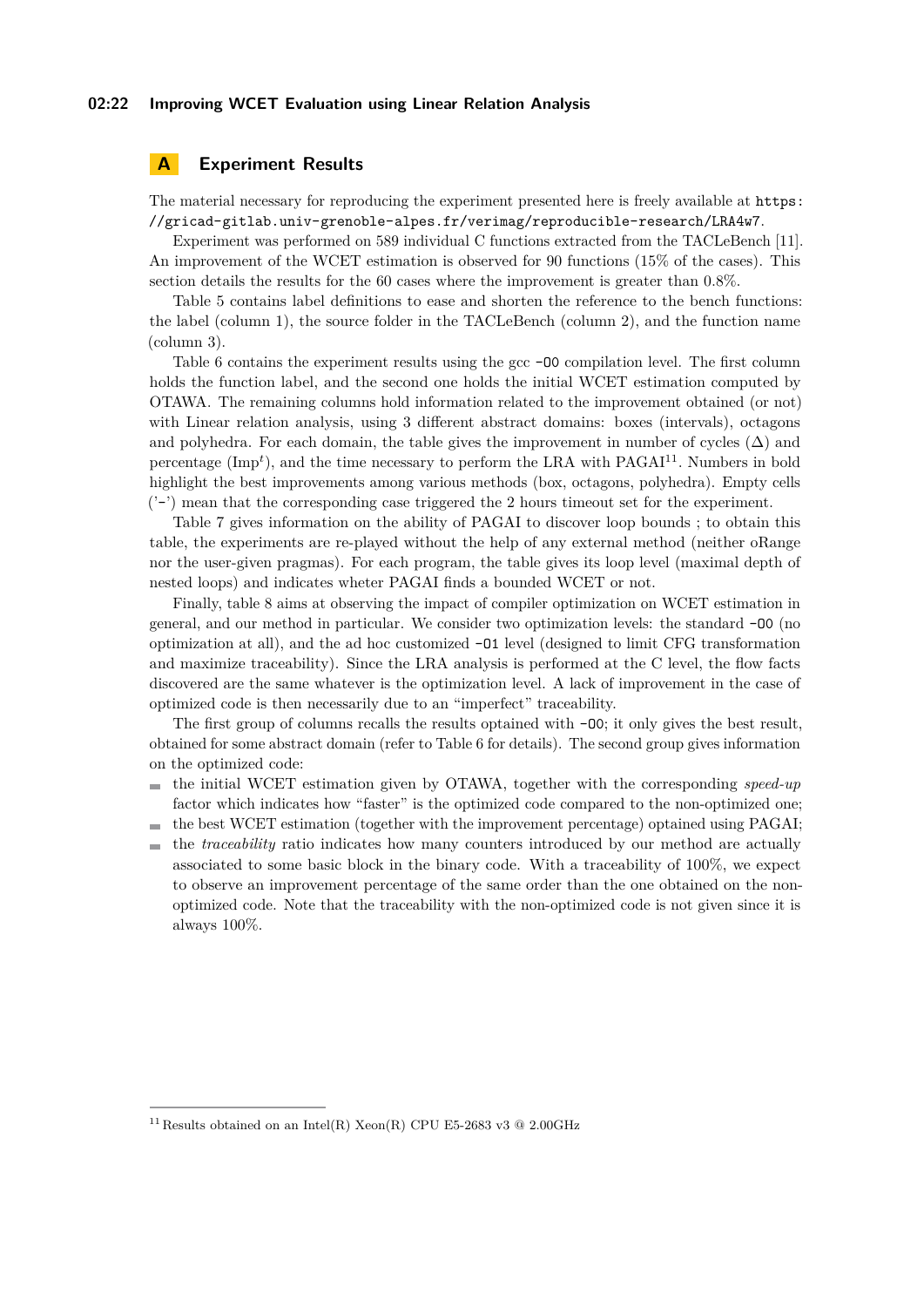### <span id="page-22-0"></span>**Table 5** TacleBench functions Reference Labels.

| Ref                     | Directory                         | <b>Function Names</b>                                 |
|-------------------------|-----------------------------------|-------------------------------------------------------|
| ad.6                    | sequential/adpcm_dec              | adpcm dec logsch                                      |
| ad.7                    | sequential/adpcm_dec              | adpcm dec logscl                                      |
| ad.14                   | sequential/adpcm_dec              | adpcm_dec_uppol2                                      |
| ae.7                    | sequential/adpcm_enc              | adpcm_enc_logsch                                      |
| ae.8                    | sequential/adpcm enc              | adpcm enc logscl                                      |
| ae.10                   | sequential/adpcm_enc              | adpcm_enc_quantl                                      |
| ae.16                   | sequential/adpcm_enc              | adpcm_enc_uppol2                                      |
| am.12                   | sequential/ammunition             | ammunition bit string set                             |
| am.17                   | sequential/ammunition             | ammunition_divide_unsigned_integer                    |
| am.18                   | sequential/ammunition             | ammunition_divide_unsigned_integer_without_overflow   |
| am.47                   | sequential/ammunition             | ammunition_multiply_integer                           |
| am.49                   | sequential/ammunition             | ammunition_multiply_unsigned_integer                  |
| $_{\rm am.50}$          | sequential/ammunition             | ammunition multiply unsigned integer without overflow |
| am.68                   | sequential/ammunition             | ammunition_unsigned_integer_remainder                 |
| an.0                    | sequential/anagram                | anagram AddWords                                      |
| an.2                    | sequential/anagram                | anagram_BuildWord                                     |
| an.8                    | sequential/anagram                | anagram_init                                          |
| an.14                   | sequential/anagram                | anagram ReadDict                                      |
| an.15                   | sequential/anagram                | $anagram$ <sub>_Reset</sub>                           |
| an.16                   | sequential/anagram                | anagram_return                                        |
| bs.0                    | kernel/bsort                      | bsort BubbleSort                                      |
| bs.3                    | kernel/bsort                      | bsort main                                            |
| bs.4                    | kernel/bsort                      | bsort return                                          |
| bs.5                    | kernel/bsort                      | main                                                  |
| cr.2                    | $_{\rm crc}$                      | main<br>duff init                                     |
| du.2<br>du.5            | test/duff<br>test/duff            | main                                                  |
| ex.2                    | expint                            | main                                                  |
| gd.4                    | sequential/gsm_dec                | $g\$ {sm\_dec\_Coefficients\_0\_12}                   |
| gd.5                    | sequential/gsm_dec                | gsm_dec_Coefficients_13_26                            |
| gd.6                    | sequential/gsm_dec                | gsm dec Coefficients 27 39                            |
| gd.11                   | sequential/gsm_dec                | gsm_dec_Decoding_of_the_coded_Log_Area_Ratios         |
| gd.16                   | sequential/gsm_dec                | gsm_dec_Postprocessing                                |
| ge.11                   | sequential/gsm_encode             | Gsm Preprocess                                        |
| ge.13                   | sequential/gsm_encode             | Gsm_Short_Term_Analysis_Filter                        |
| gs.2                    | $sequential/g723_{en}$ cnc        | g723_enc_fmult                                        |
| gs.8                    | $sequential/g723$ <sub>enc</sub>  | g723 enc predictor pole                               |
| gs.9                    | $sequential/g723$ <sub>_enc</sub> | g723 enc predictor zero                               |
| gs.10                   | $sequential/g723$ enc             | $g723$ enc quan                                       |
| gs.11                   | sequential/ $g723$ enc            | g723_enc_quantize                                     |
| gs.16                   | $sequential/g723$ enc             | g723_enc_update                                       |
| hd.1                    | sequential/h264_dec               | $h264 \_\text{dec}\_\text{init}$                      |
| $_{\rm lc.0}$           | lcdnum                            | main                                                  |
| 1i.3                    | app/lift                          | lift_controller                                       |
| $\rm{li.7}$             | app/lift                          | lift_ctrl_set_vals                                    |
| $_{\rm md.3}$           | $k$ ernel/md5                     | md5_final                                             |
| md.5                    | kernel/md5                        | $md5\_InitRandomStructure$                            |
| $_{\rm md.13}$          | kernel/md5                        | $md5\_R\_RandomInit$                                  |
| md.14<br>$_{\rm md.15}$ | $k$ ernel/md5<br>kernel/md5       | md5_R_RandomUpdate<br>md5 transform                   |
| $_{\rm md.16}$          | kernel/md5                        | md5_update                                            |
| mp.9                    | sequential/mpeg2                  | mpeg2_frame_estimate                                  |
| mp.11                   | sequential/mpeg2                  | mpeg2 fullsearch                                      |
| sh.2                    | kernel/sha                        | sha final                                             |
| $_{\rm sm.0}$           | sequential/statemate              | main                                                  |
| $\mathrm{sm.1}$         | sequential/statemate              | statemate_FH_DU                                       |
| $\mathrm{sm.2}$         | sequential/statemate              | statemate_generic_BLOCK_ERKENNUNG_CTRL                |
| $\mathrm{sm.3}$         | sequential/statemate              | statemate_generic_EINKLEMMSCHUTZ_CTRL                 |
| $\mathrm{sm.4}$         | sequential/statemate              | statemate_generic_FH_TUERMODUL_CTRL                   |
| $\mathrm{sm.8}$         | sequential/statemate              | statemate main                                        |
|                         |                                   |                                                       |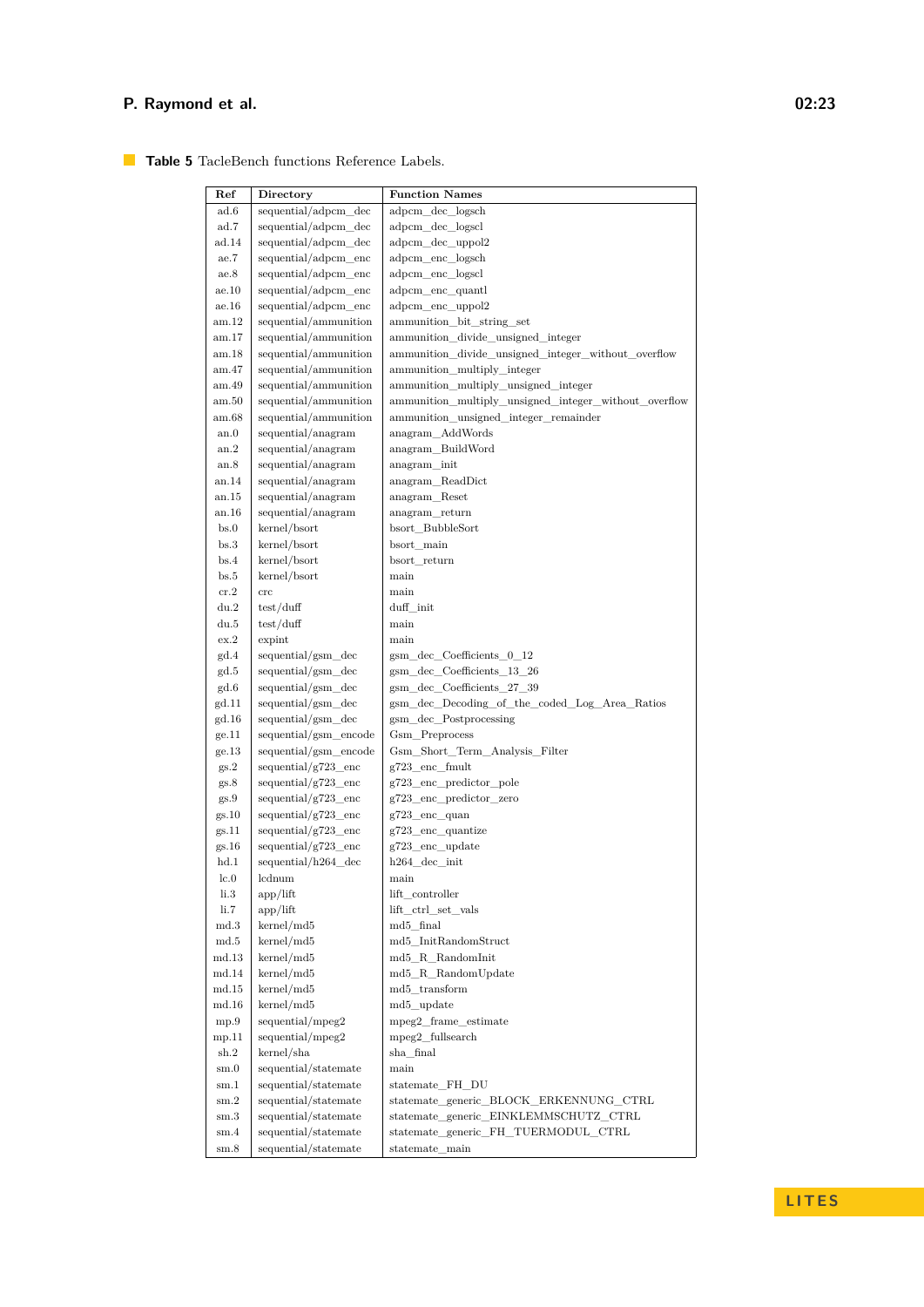# **02:24 Improving WCET Evaluation using Linear Relation Analysis**

|                 | Initial         |                  | <b>Box</b>       |                | Octagons         |                    |                          | Polyhedra                |                              |                          |
|-----------------|-----------------|------------------|------------------|----------------|------------------|--------------------|--------------------------|--------------------------|------------------------------|--------------------------|
| Ref             | WCET            | Δ                | $\mathbf{Imp}^t$ | Time           | Δ                | $\mathbf{Imp}^t$   | Time                     | Δ                        | $\mathbf{Imp}^t$             | Time                     |
| md.13           | 2648            | $\boldsymbol{0}$ | 0.0              | $<$ 1s         | 1920             | 72.5               | $<$ 1s                   | 1920                     | 72.5                         | $<$ 1s                   |
| an.15           | 173K            | $\boldsymbol{0}$ | 0.0              | $<$ 1s         | 121K             | 69.9               | 1s                       | 121K                     | 69.9                         | <1s                      |
| gs.2            | 1105            | $\boldsymbol{0}$ | 0.0              | $<$ 1s         | 738              | 66.7               | 9s                       | 738                      | 66.7                         | $4s$                     |
| hd.1            | 2092K           | $\boldsymbol{0}$ | 0.0              | $<$ 1s         | 1371K            | 65.5               | $<$ 1s                   | 1371K                    | 65.5                         | $<\!1\mathrm{s}$         |
| gs.8            | 2268            | $\boldsymbol{0}$ | 0.0              | $<$ 1s         | 1476             | 65.0               | 1 <sub>m</sub>           | 1476                     | 65.0                         | 1 <sub>m</sub>           |
| gs.9            | 6934            | $\boldsymbol{0}$ | 0.0              | 1s             | 738              | 10.6               | 4m                       | 4428                     | 63.8                         | 29m                      |
| du.2            | 19K             | $\boldsymbol{0}$ | 0.0              | $<$ 1s         | $12\mathrm{K}$   | 60.1               | $<$ 1s                   | 12K                      | 60.1                         | $<$ 1s                   |
| du.5            | $22\mathrm{K}$  | $\boldsymbol{0}$ | 0.0              | $<$ 1s         | 12K              | 53.8               | $<$ 1s                   | 12K                      | 53.8                         | $<$ 1s                   |
| mp.9            | $52\mathrm{M}$  | 27M              | 51.1             | 56m            | ÷,               | ÷                  | $\overline{a}$           | ÷                        | ÷,                           |                          |
| mp.11           | 10M             | 5M               | 51.1             | $2\mathrm{m}$  |                  |                    | $\overline{\phantom{m}}$ |                          |                              |                          |
| cr.2            | 227K            | 111K             | 48.7             | $<$ 1s         | 111K             | 48.7               | 4s                       | 111K                     | 48.7                         | 1s                       |
| lc.0            | 1540            | $\overline{0}$   | 0.0              | $<$ 1s         | 595              | 38.6               | $<$ 1s                   | 595                      | 38.6                         | $<$ 1s                   |
| md.15           | 8600            | $\boldsymbol{0}$ | 0.0              | $<$ 1s         | 2304             | 26.7               | $<$ 1s                   | 2304                     | 26.7                         | $<$ 1s                   |
| an.2            | 235K            | $\boldsymbol{0}$ | 0.0              | $<$ 1s         | 58K              | 24.8               | 16s                      | 58K                      | 24.8                         | $2\mathrm{s}$            |
| an.0            | 466M            | $\overline{0}$   | 0.0              | 4s             | 4M               | 0.8                | 7m                       | 115M                     | 24.6                         | 1 <sub>m</sub>           |
| $_{\rm md.5}$   | 13M             | $\boldsymbol{0}$ | 0.0              | 2m             | ÷,               | $\overline{a}$     | ÷,                       | 3M                       | 21.0                         | 35m                      |
| ex.2            | 278K            | 1 <sub>K</sub>   | 0.1              | 4s             | $28\mathrm{K}$   | $9.9\,$            | 23s                      | 53K                      | 19.2                         | 6s                       |
| $\mathrm{sm.3}$ | 87              | 16               | 18.3             | $<$ 1s         | 16               | 18.3               | $<$ 1s                   | 16                       | 18.3                         | $<$ 1s                   |
| md.3            | $34\mathrm{K}$  | $\boldsymbol{0}$ | 0.0              | 18s            | $6\mathrm{K}$    | 17.2               | 6m                       | 6K                       | 18.2                         | 31m                      |
| md.16           | $13\mathrm{K}$  | $\boldsymbol{0}$ | 0.0              | 7s             | $2\mathrm{K}$    | 17.7               | 19s                      | $2\mathrm{K}$            | 17.7                         | 10s                      |
| sm.0            | $268\mathrm{K}$ | $46\mathrm{K}$   | 17.1             | 16s            | L,               | l,                 | $\overline{\phantom{a}}$ | $\overline{a}$           | $\overline{a}$               |                          |
| gs.10           | 942             | $\boldsymbol{0}$ | 0.0              | $<$ 1s         | 126              | 13.3               | 1s                       | 126                      | 13.3                         | $<$ 1s                   |
| am.47           | 3649            | $\boldsymbol{0}$ | 0.0              | 13m            | 76               | 2.0                | 14m                      | 485                      | 13.2                         | 14m                      |
| gs.11           | 2020            | $\boldsymbol{0}$ | 0.0              | 1s             | 252              | 12.4               | 17s                      | 252                      | 12.4                         | 4s                       |
| md.14           | 51K             | $\boldsymbol{0}$ | 0.0              | 2m             | $5\mathrm{K}$    | 10.4               | 21m                      |                          |                              |                          |
| sm.4            | 595             | 62               | 10.4             | 3s             | 62               | 10.4               | 2m                       | 62                       | 10.4                         | $72\mathrm{m}$           |
| li.7            | 1088            | $\boldsymbol{0}$ | 0.0              | $<$ 1s         | 102              | 9.3                | 2s                       | 102                      | 9.3                          | $<$ 1s                   |
| gs.16           | 3760            | $\boldsymbol{0}$ | 0.0              | 7s             | 254              | 6.7                | 63m                      | ÷,                       | ÷,                           |                          |
| ad.6            | 66              | $\boldsymbol{0}$ | 0.0              | $<$ 1s         | $\overline{4}$   | 6.0                | $<$ 1s                   | $\overline{4}$           | 6.0                          | $<$ 1s                   |
| ae.7            | 66              | $\overline{0}$   | 0.0              | $<$ 1s         | $\overline{4}$   | 6.0                | $<$ 1s                   | $\overline{4}$           | 6.0                          | $<$ 1s                   |
| ad.7            | 67              | $\boldsymbol{0}$ | 0.0              | $<$ 1s         | $\overline{4}$   | 5.9                | $<$ 1s                   | $\overline{4}$           | 5.9                          | $<$ 1s                   |
| ae.8            | 67              | 0                | 0.0              | $<$ 1s         | $\overline{4}$   | 5.9                | $<$ 1s                   | $\overline{4}$           | 5.9                          | $<$ 1s                   |
| sm.1            | $266\mathrm{K}$ | 14K              | 5.1              | 21s            | ÷,               |                    |                          |                          |                              |                          |
| $\mathrm{sm.8}$ | 266K            | 14K              | 5.1              | 26s            | ÷,               |                    |                          |                          |                              |                          |
| an.16           | 530             | $\boldsymbol{0}$ | 0.0              | $<$ 1s         | 25               | 4.7                | $<$ 1s                   | 25                       | 4.7                          | $<$ 1s                   |
| am.50           | 2251            | $\boldsymbol{0}$ | 0.0              | 15m            | 76               | 3.3                | 15m                      | 95                       | 4.2                          | 15m                      |
| am.49           | 2281            | $\overline{0}$   | 0.0              | 9m             | 76               | 3.3                | 14m                      | 95                       | 4.1                          | 12m                      |
| $\mathrm{sm.2}$ | 248             | 10               | 4.0              | $<$ 1s         | 10               | 4.0                | 1s                       | 10                       | 4.0                          | 1s                       |
| bs.4            | 5580            | $\boldsymbol{0}$ | 0.0              | $<$ 1s         | 196              | 3.5                | $<$ 1s                   | 196                      | $3.5\,$                      | <1s                      |
| am.12           | 468             | $\boldsymbol{0}$ | 0.0              | 12m            | 16               | 3.4                | 12m                      | 16                       | 3.4                          | 12m                      |
| ad.14           | 120             | $\boldsymbol{0}$ | 0.0              | $<$ ls         | $\overline{4}$   | 3.3                | $<$ 1s                   | $\overline{4}$           | 3.3                          | $<$ 1s                   |
| ae.16           | 120             | $\overline{0}$   | 0.0              | $<$ 1s         | $\overline{4}$   | 3.3                | $<$ 1s                   | $\overline{4}$           | 3.3                          | $<$ 1s                   |
| $\rm{li.3}$     | 3405            | 0                | 0.0              | 11s            | 102              | $\boldsymbol{2.9}$ | 47m                      | $\overline{\phantom{m}}$ | $\overline{\phantom{a}}$     |                          |
| ae.10           | 1473            | $\boldsymbol{0}$ | 0.0              | $<$ 1s         | 33               | 2.2                | $<$ 1s                   | 33                       | $2.2\,$                      | ${<}1\mathrm{s}$         |
| ge.11           | 47K             | 0.16K            | 0.3              | 1s             | $1\mathrm{K}$    | $2.0\,$            | 1 <sub>m</sub>           | 1K                       | $_{\bf 2.0}$                 | 16s                      |
| am.68           | 12K             | $\boldsymbol{0}$ | 0.0              | 10m            | 0.15K            | 1.3                | 73m                      | $\overline{\phantom{0}}$ | $\overline{\phantom{a}}$     | $\overline{\phantom{a}}$ |
| gd.16           | 23K             | 0.32K            | $1.3\,$          | $<$ 1s         | 0.32K            | $1.3\,$            | 2s                       | 0.32K                    | $1.3\,$                      | $<$ 1s                   |
| gd.4            | 1333            | 16               | $1.2\,$          | 1s             | 16               | $1.2\,$            | 6s                       | 16                       | $1.2\,$                      | 1s                       |
| gd.6            | 1333            | 16               | 1.2              | $<$ 1s         | 16               | 1.2                | 3s                       | 16                       | $1.2\,$                      | $<$ 1s                   |
| sh.2            | 25K             | 0.31K            | $1.2\,$          | 6s             | 0.31K            | 1.2                | 3m                       | 0.31K                    | 1.2                          | 1 <sub>m</sub>           |
| an.8            | 3079K           | 0                | $0.0\,$          | $<$ ls         | $\overline{0}$   | $0.0\,$            | 7s                       | 34K                      | $1.1\,$                      | 1s                       |
| an.14           | 3079K           | $\overline{0}$   | 0.0              | $<$ 1s         | $\overline{0}$   | 0.0                | 5s                       | 34K                      | $1.1\,$                      | 1s                       |
| gd.11           | 1420            | 16               | $1.1\,$          | 1s             | 16               | 1.1                | 35m                      | $\overline{\phantom{a}}$ | $\blacksquare$               | $\overline{\phantom{a}}$ |
| ge.13           | 727K            | 8K               | 1.0              | 1 <sub>m</sub> | ÷,               | $\overline{a}$     |                          |                          | $\overline{\phantom{a}}$     | $\overline{\phantom{a}}$ |
| bs.0            | 1045K           | $\boldsymbol{0}$ | 0.0              | $<$ 1s         | $\boldsymbol{0}$ | 0.0                | 2s                       | 10K                      | 0.9                          | $<$ 1s                   |
| bs.3            | 1045K           | $\boldsymbol{0}$ | 0.0              | $<$ 1s         | $\boldsymbol{0}$ | 0.0                | 1s                       | 10K                      | 0.9                          | $<$ 1s                   |
| bs.5            | 1053K           | 0                | 0.0              | $<$ 1s         | 0.20K            | $0.0\,$            | 7s                       | 10K                      | 0.9                          | 1s                       |
| gd.5            | 837             | 8                | $0.9\,$          | $<$ ls         | 8                | $_{0.9}$           | 1s                       | 8                        | 0.9                          | $<$ 1s                   |
| am.17           | 8930            | $\boldsymbol{0}$ | 0.0              | 9m             | 76               | $0.8\,$            | 20 <sub>m</sub>          | ÷                        | $\overline{\phantom{0}}$     |                          |
| am.18           | 8901            | 0                | 0.0              | 11m            | 76               | 0.8                | 20m                      |                          | $\qquad \qquad \blacksquare$ |                          |

<span id="page-23-0"></span>**Table 6** How LRA can improve the estimated WCET of TacleBench.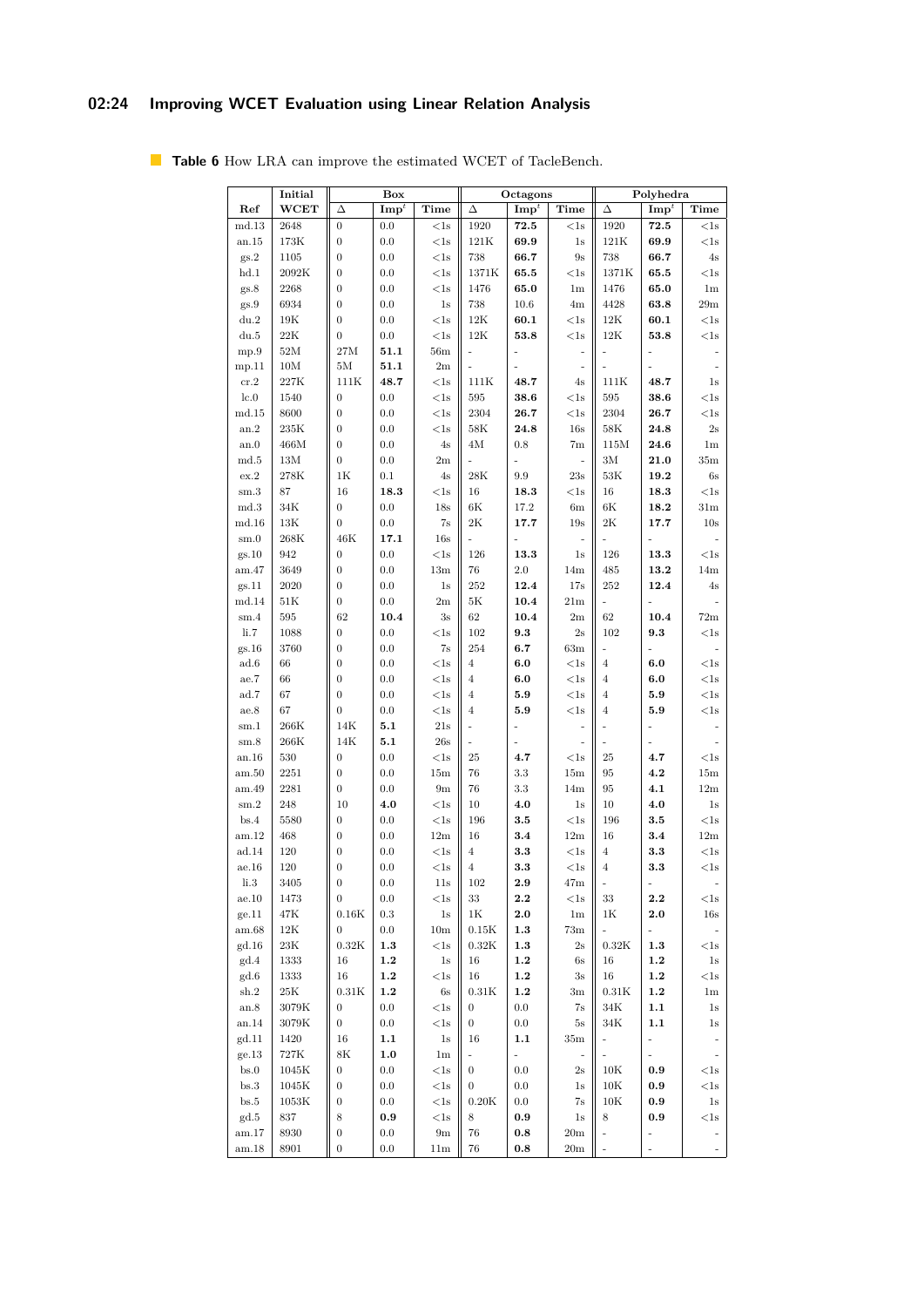<span id="page-24-0"></span>**Table 7** Loop bounds discovery, using PAGAI without the help of oRange nor the user-given bounds. This experiment is performed for the 54 cases from Table [6](#page-23-0) where PAGAI terminates with either octagons or polyhedra ; the box domain is unable to find loop bounds and is not considered here. Within this test set, 10 programs contain no loop and are thus trivially bounded (adVI, adVII, adXIV, aeVII, aeVIII, aeXVI, gdXI, smII, smIII, smIV). For the remaining programs, first column gives the depth of nested loops and column two indicates if PAGAI gives a bounded (i.e., finite) WCET estimation. The WCET value is not given: it corresponds to the best PAGAI estimation in Table [6.](#page-23-0) The "paradoxal" result for ex.2 (loop depth 2 and bounded) is due to the fact that PAGAI "bounds" the inner-loop to 0 (i.e., the loop appears in a infeasible branch).

|             | loop depth   | <b>PAGAI</b> |       | loop depth     | <b>PAGAI</b> |
|-------------|--------------|--------------|-------|----------------|--------------|
| ae.10       | 1            | bounds       | ex.2  | $\overline{2}$ | bounds       |
| bs.4        | 1            | bounds       | am.47 | $\overline{2}$ | Τ            |
| gd.4        | $\mathbf{1}$ | bounds       | am.49 | $\overline{2}$ | $\top$       |
| gd.5        | $\mathbf{1}$ | bounds       | am.50 | $\overline{2}$ | $\top$       |
| gd.6        | $\mathbf{1}$ | bounds       | an.8  | $\overline{2}$ | $\top$       |
| gd.16       | $\mathbf{1}$ | bounds       | an.14 | $\overline{2}$ | $\top$       |
| ge.11       | $\mathbf{1}$ | bounds       | bs.0  | $\overline{2}$ | $\top$       |
| gs.2        | $\mathbf{1}$ | bounds       | bs.3  | $\overline{2}$ | $\top$       |
| gs.8        | $\mathbf{1}$ | bounds       | bs.3  | $\overline{2}$ | $\top$       |
| gs.16       | 1            | bounds       | cr.2  | $\overline{2}$ | $\top$       |
| lc.0        | $\mathbf{1}$ | bounds       | gs.9  | $\overline{2}$ | $\top$       |
| li.7        | 1            | bounds       | md.3  | $\overline{2}$ | $\top$       |
| $\rm md.15$ | $\mathbf{1}$ | bounds       | md.14 | $\overline{2}$ | $\top$       |
| du.2        | 1            | bounds       | md.16 | $\overline{2}$ | $\top$       |
| du.5        | 1            | bounds       | am.17 | 3              | $\top$       |
| hd.1        | 1            | bounds       | am.18 | 3              | $\top$       |
| md.13       | 1            | bounds       | am.68 | 3              | $\top$       |
| an.15       | 1            | bounds       | an.0  | 3              | $\top$       |
| an.16       | 1            | bounds       | md.5  | 4              | $\top$       |
| am.12       | 1            | $\top$       |       |                |              |
| an.2        | $\mathbf{1}$ | $\top$       |       |                |              |
| gs.10       | $\mathbf{1}$ | $\top$       |       |                |              |
| gs.11       | $\mathbf{1}$ | $\top$       |       |                |              |
| $\rm{li.3}$ | 1            | $\top$       |       |                |              |

sh.2  $\vert$  1  $\vert$  T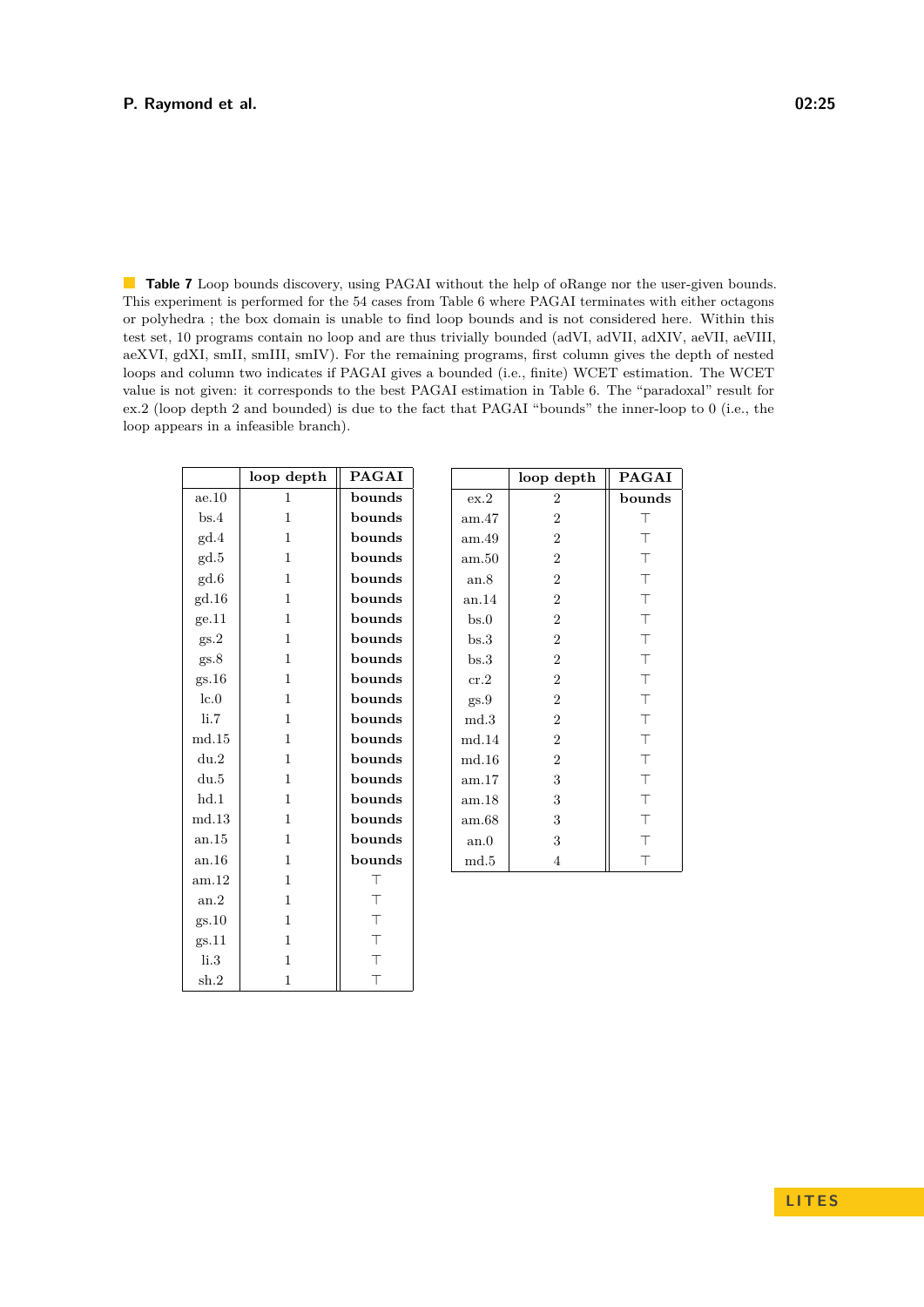# **02:26 Improving WCET Evaluation using Linear Relation Analysis**

|                       |                 | $\bf{O0}$        |                  |                 |                 | $_{\rm CO}$                |                    |      |              |                |
|-----------------------|-----------------|------------------|------------------|-----------------|-----------------|----------------------------|--------------------|------|--------------|----------------|
|                       | Initial         | <b>Best</b>      | <b>Best</b>      | Opt.            | Initial         | $\overline{\text{Best}}$   | <b>Best</b>        |      | Traceability |                |
| Ref                   | <b>WCET</b>     | <b>WCET</b>      | $\mathbf{Imp}^t$ | speedup         | WCET            | <b>WCET</b>                | $\mathbf{Imp}^{t}$ |      |              |                |
| md.13                 | 2648            | 728              | 72.5             | 3.3x            | 791             | 215                        | 72.8               | 100% | of           | $\overline{2}$ |
| an.15                 | $173\mathrm{K}$ | $52\mathrm{K}$   | 69.9             | 3.0x            | $58\mathrm{K}$  | 17K                        | 69.9               | 100% | $\sigma$     | $\,$ 6 $\,$    |
| gs.2                  | 1105            | 367              | 66.7             | 2.3x            | 479             | 171                        | 64.3               | 100% | of           | 14             |
| hd.1                  | 2092K           | 721K             | 65.5             | 2.1x            | 1019K           | 350K                       | 65.6               | 100% | of           | $\overline{4}$ |
| gs.8                  | 2268            | 792              | 65.0             | $2.4\mathrm{x}$ | 963             | 347                        | 63.9               | 100% | of           | 28             |
| gs.9                  | 6934            | 2506             | 63.8             | 2.4x            | 2910            | 1062                       | 63.5               | 100% | of           | 28             |
| du.2                  | 19K             | $8\mathrm{K}$    | 60.1             | 2.3x            | $8\mathrm{K}$   | 3K                         | 64.0               | 100% | of           | $\overline{2}$ |
| du.5                  | 22K             | 10K              | 53.8             | 2.4x            | 9K              | $4\mathrm{K}$              | 59.3               | 100% | of           | 3              |
| mp.9                  | 52M             | 25M              | 51.1             | 4.6x            | 11M             | 11M                        | 0.0                | 79%  | of           | 890            |
| mp.11                 | 10M             | 5M               | 51.1             | 4.6x            | 2M              | $2\ensuremath{\mathrm{M}}$ | 0.0                | 79%  | of           | 178            |
| cr.2                  | $227\mathrm{K}$ | 116K             | 48.7             | 2.3x            | 97K             | $50\mathrm{K}$             | 48.7               | 41%  | of           | 24             |
| lc.0                  | 1540            | 945              | 38.6             | 2.4x            | 641             | 421                        | 34.3               | 100% | of           | $\,4$          |
| md.15                 | 8600            | 6296             | 26.7             | 2.8x            | 3064            | 2200                       | $28.1\,$           | 100% | $\sigma$     | $\overline{2}$ |
| an.2                  | $235\mathrm{K}$ | 176K             | 24.8             | 2.9x            | $80\mathrm{K}$  | $59\mathrm{K}$             | 25.9               | 100% | of           | 21             |
| an.0                  | $466\mbox{M}$   | 351M             | 24.6             | 3.0x            | 157M            | 116M                       | 25.9               | 100% | of           | 44             |
| md.5                  | 13M             | 10M              | 21.0             | 3.4x            | 4M              | 3M                         | 15.0               | 80%  | of           | 40             |
| ex.2                  | 278K            | 224K             | 19.2             | 1.3x            | 218K            | 218K                       | 0.0                | 46%  | of           | 13             |
| $\mathrm{sm.3}$       | 87              | $71\,$           | 18.3             | 1.1x            | 78              | $59\,$                     | 24.3               | 100% | of           | 5              |
| md.3                  | 34K             | $28\mathrm{K}$   | 18.2             | 2.7x            | 13K             | 10K                        | 17.1               | 100% | of           | $\bf 23$       |
| md.16                 | 13K             | 11K              | 17.7             | 2.6x            | 5K              | $4\mathrm{K}$              | 17.2               | 100% | of           | 10             |
| sm.0                  | $268\mathrm{K}$ | 222K             | 17.1             | 1.1x            | 237K            | 193K                       | 18.8               | 100% | of           | 108            |
| gs.10                 | 942             | 816              | 13.3             | $2.5\mathrm{x}$ | 381             | 325                        | 14.6               | 100% | of           | $\overline{4}$ |
| am.47                 | 3649            | 3164             | 13.2             | 2.6x            | 1417            | 1282                       | 9.5                | 100% | $\sigma$     | 26             |
| gs.11                 | 2020            | 1768             | 12.4             | 2.4x            | 830             | 718                        | 13.4               | 100% | of           | 11             |
| md.14                 | 51K             | 46K              | 10.4             | 2.7x            | 19K             | 17K                        | $10.8\,$           | 97%  | of           | 37             |
| $\mathrm{sm.4}$       | 595             | 533              | 10.4             | 1.1x            | 547             | 493                        | $9.8\,$            | 100% | of           | 42             |
| li.7                  | 1088            | 986              | 9.3              | 2.1x            | 516             | 468                        | 9.3                | 100% | of           | 9              |
| gs.16                 | 3760            | 3506             | 6.7              | $2.3\mathrm{x}$ | 1653            | 1539                       | 6.8                | 100% | of           | 69             |
| $\operatorname{ad}.6$ | 66              | 62               | 6.0              | 3.0x            | 22              | $20\,$                     | 9.0                | 100% | of           | 3              |
| $\rm ae.7$            | 66              | 62               | 6.0              | 3.0x            | 22              | 20                         | 9.0                | 100% | of           | 3              |
| ad.7                  | 67              | 63               | $5.9\,$          | 2.9x            | 23              | $21\,$                     | $8.6\,$            | 100% | of           | $\,3$          |
| ae.8                  | 67              | 63               | $5.9\,$          | 2.9x            | 23              | 21                         | $8.6\,$            | 100% | of           | 3              |
| sm.1                  | 266K            | 252K             | 5.1              | 1.1x            | 237K            | 224K                       | 5.1                | 100% | of           | 97             |
| $\mathrm{sm.8}$       | $266\mathrm{K}$ | 252K             | 5.1              | 1.1x            | 237K            | 224K                       | 5.1                | 100% | of           | 96             |
| an.16                 | 530             | 505              | 4.7              | 1.7x            | 316             | 299                        | $5.3\,$            | 100% | of           | $\,3$          |
| am.50                 | $2251\,$        | 2156             | 4.2              | 2.6x            | 860             | 823                        | 4.3                | 100% | $_{\rm of}$  | 8              |
| am.49                 | 2281            | 2186             | 4.1              | 2.6x            | 865             | 839                        | $3.0\,$            | 100% | of           | 9              |
| $\mathrm{sm.2}$       | 248             | 238              | 4.0              | 1.1x            | 230             | 220                        | 4.3                | 100% | of           | 11             |
| bs.4                  | 5580            | 5384             | 3.5              | 1.9x            | 2883            | 2687                       | 6.7                | 100% | of           | $\,$ 5         |
| am.12                 | 468             | 452              | 3.4              | 2.6x            | 181             | 177                        | $2.2\,$            | 100% | of           | 13             |
| ad.14                 | 120             | 116              | 3.3              | $2.6\mathrm{x}$ | 46              | 44                         | 4.3                | 100% | of           | $\,$ $\,$      |
| ae.16                 | 120             | 116              | $3.3\,$          | 2.6x            | 46              | 44                         | 4.3                | 100% | of           | 8              |
| li.3                  | 3405            | 3303             | $2.9\,$          | $1.6\mathrm{x}$ | 2093            | 2045                       | 2.2                | 100% | of           | 57             |
| ae.10                 | 1473            | 1440             | 2.2              | 2.1x            | 706             | 690                        | 2.2                | 100% | of           | $\,6\,$        |
| ge.11                 | 47K             | 46K              | 2.0              | $2.5\mathrm{x}$ | 19K             | 18K                        | 5.0                | 100% | of           | 24             |
| am.68                 | 12K             | 12K              | 1.3              | 1.2x            | 9K              | 9K                         | 0.5                | 100% | of           | 52             |
| gd.16                 | 23K             | 23K              | 1.3              | 2.3x            | 10K             | 10K                        | $3.1\,$            | 100% | οf           | 12             |
| gd.4                  | 1333            | 1317             | $1.2\,$          | 2.4x            | 553             | 537                        | 2.8                | 100% | οf           | 12             |
| gd.6                  | 1333            | 1317             | 1.2              | $2.4\mathrm{x}$ | 553             | 537                        | 2.8                | 100% | of           | 12             |
| sh.2                  | 25K             | 24K              | 1.2              | $2.2\mathrm{x}$ | 11K             | 11K                        | $_{0.9}$           | 76%  | οf           | $39\,$         |
| an.8                  | 3079K           | $3045\mathrm{K}$ | $1.1\,$          | $2.3\mathrm{x}$ | 1333K           | $1310\mathrm{K}$           | 1.7                | 100% | οf           | 14             |
| an.14                 | 3079K           | 3045K            | 1.1              | $2.3\mathrm{x}$ | 1333K           | 1310K                      | 1.7                | 100% | of           | 15             |
| gd.11                 | 1420            | 1404             | 1.1              | 2.4x            | 601             | 585                        | $2.6\,$            | 100% | of           | 121            |
| ge.13                 | 727K            | 719K             | $1.0\,$          | $1.9\mathrm{x}$ | 377K            | $369\mathrm{K}$            | $2.0\,$            | 100% | of           | 289            |
| bs.0                  | 1045K           | 1035K            | $0.9\,$          | 2.7x            | 389K            | 385K                       | 0.9                | 100% | of           | 6              |
| bs.3                  | 1045K           | 1035K            | $_{0.9}$         | 2.7x            | $389\mathrm{K}$ | 385K                       | $_{0.9}$           | 100% | οf           | 5              |
| bs.5                  | 1053K           | 1043K            | $0.9\,$          | 2.7x            | 393K            | 389K                       | 1.0                | 100% | of           | 10             |
| gd.5                  | 837             | 829              | 0.9              | $2.5\mathrm{x}$ | $337\,$         | $329\,$                    | 2.3                | 100% | of           | 7              |
| am.17                 | 8930            | 8854             | 0.8              | 1.1x            | 8431            | 8405                       | $_{0.3}$           | 100% | of           | 36             |
| am.18                 | 8901            | 8825             | 0.8              | 1.1x            | 8426            | 8400                       | 0.3                | 100% | of           | 36             |

<span id="page-25-0"></span>**Table 8** Observing the impact of compilation levels on LRA.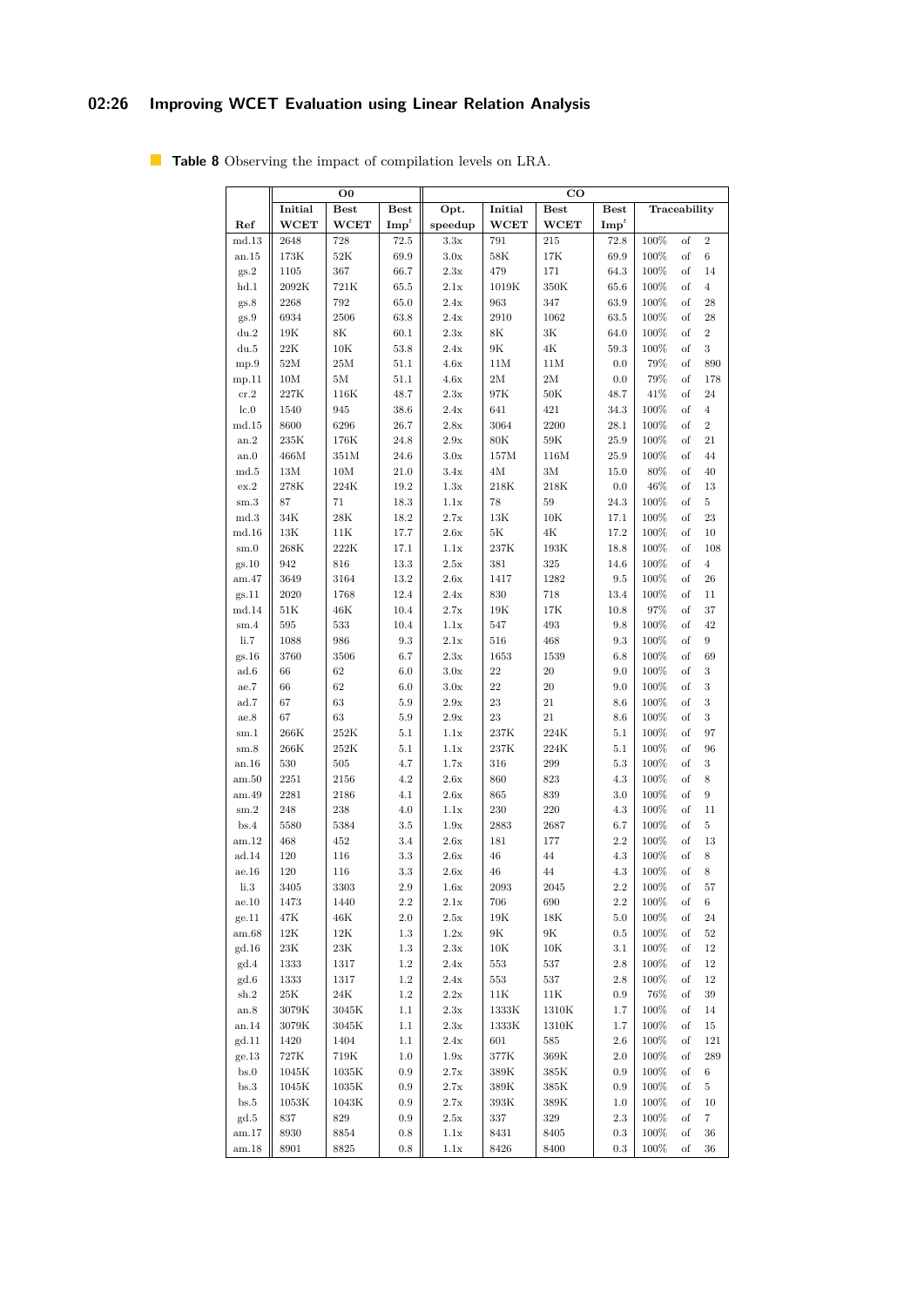### <span id="page-26-0"></span>**B Compiler optimization level**

Options controlling optimizations are numerous and may vary a lot depending on the targeted processor and the compiler version. Options listed here are for the compiler used for our experiment (arm-elf-gcc (GCC) 4.4.2), with no guarantee that they apply directly to other compilers. Ensuring the coherence of a set of optimizations is technically hard, this is why we start with a predefined level of optimization (-O1) and remove optimizations that may modify the control structure (using the corresponding -fno flag). To select the options, we just rely on the user manual: we remove any optimization that mention a possible influence on the control structure or that may affect the precision of the debugging information (i.e. the association instruction/source line).

**Loop transformations** may drastically change the structure of the program, and are thus forbidden.

```
-fno-loop-block \
-fno-loop-interchange \
-fno-loop-strip-mine \
-fno-move-loop-invariants \
-fno-reschedule-modulo-scheduled-loops \
-fno-unroll-loops \
-fno-unroll-all-loops \
-fno-unsafe-loop-optimizations \
```
**Miscelaneous CFG transformations** concern dead code elimination, inlining, branch removal, block reordering etc.

```
-fno-dce \
-fno-dse \
-fno-guess-branch-probability \
-fno-inline-small-functions \
-fno-crossjumping \
-fno-if-conversion \
-fno-if-conversion2 \
-fno-jump-tables \
-fno-reorder-blocks \
-fno-reorder-blocks-and-partition \
-fno-unswitch-loops \
```
**SSA tree optimizations and misc. global optimizations** have an indirect influence in the control structure, by removing, regrouping or re-ordering instructions. They also affect the precision of the debugging information (dwarf) which is the only information we have to relate the binary and the source code.

```
-fno-tree-builtin-call-dce \
-fno-tree-ccp \
-fno-tree-ch \
-fno-tree-copyrename \
-fno-tree-dce \
-fno-tree-dominator-opts \
-fno-tree-dse \
-fno-tree-fre \
```